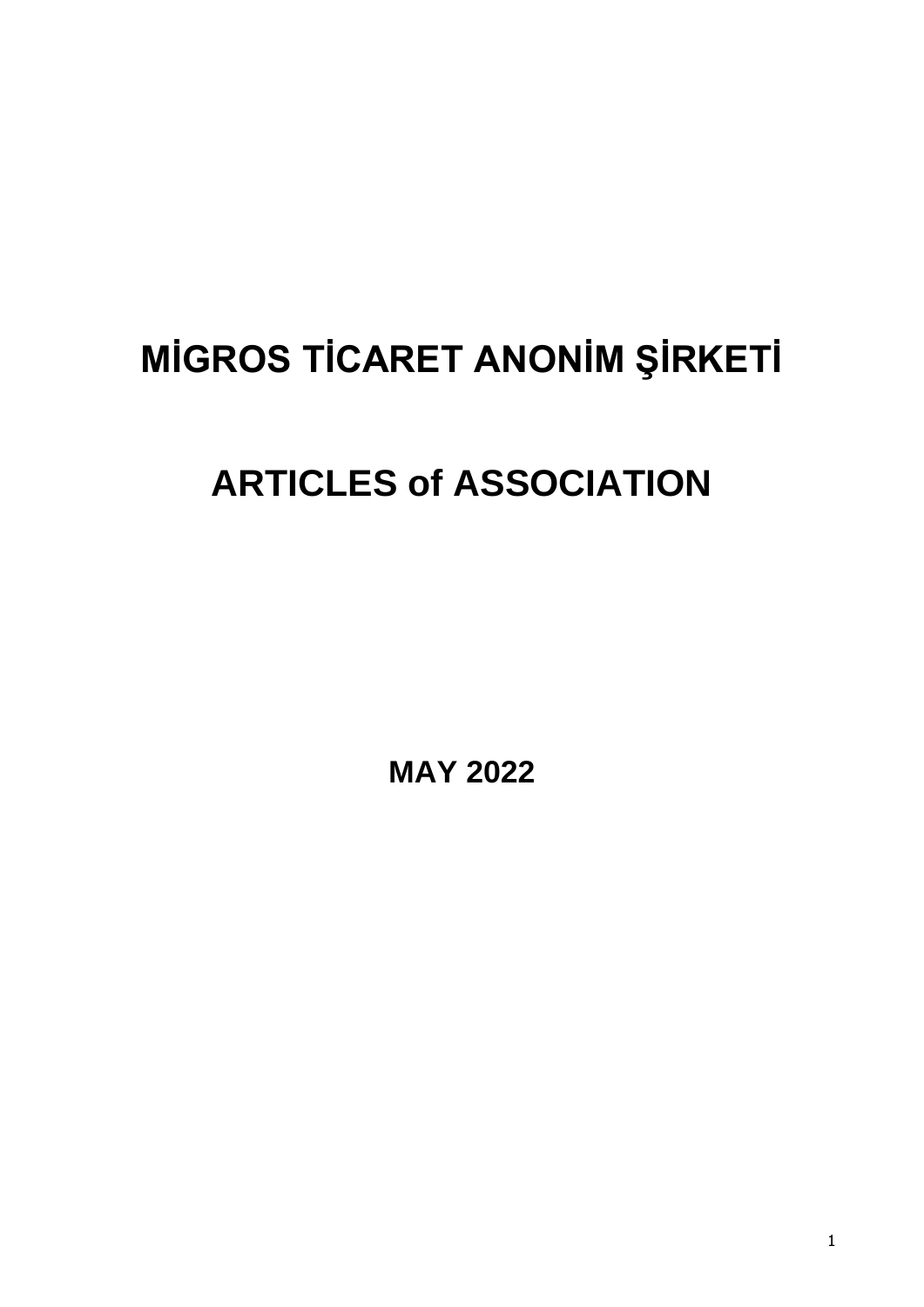## **MİGROS TİCARET ANONİM ŞİRKETİ**

## **ARTICLES OF ASSOCIATION**

## **İstanbul Trade Registry Office – Trade Registry Number: 659896**

#### **Article 1 - Formation**

A joint stock company (hereinafter referred to as the "Company") is hereby established in accordance with the provisions of the Turkish Commercial Code regarding the instant establishment of the formation of joint stock companies, between the founders whose names, nationalities and addresses are written below:

| <b>Founders</b>                                                                | <b>Nationality</b> |
|--------------------------------------------------------------------------------|--------------------|
| MH Perakendecilik ve Ticaret A.S.<br>Ahular Sok. No: 15 Beşiktaş/Istanbul      | Turkish            |
| <b>Francesco Conte</b><br>Via Brera, 3 - 20121 Milan, Italy                    | Italian            |
| Stefano Ferraresi<br>Via Brera, 3 - 20121 Milan, Italy                         | Italian            |
| Cédric Brice Dubourdieu<br>54 Avenue Marceau - 75008 Paris, France             | French             |
| Nicholas Stathopoulos<br>43-45 Portman Square, London, W1H 6DA, United Kingdom | Greek              |

#### **Article 2 - Corporate Title of the Company**

The corporate title of the Company is "Migros Ticaret Anonim Sirketi".

#### **Article 3 – Purpose and Scope**

The purpose of the incorporation of the Company is to provide consumers with food and other necessities and products in optimal conditions. For this purpose, the Company's most significant activities are the performance of services such as collecting, loading, shipping, unloading, sorting, packaging, marketing, storing, which are added to the cost of the products until the products are passed from the producer onto the consumer, in an economical manner, to prevent the products from spoiling and to prevent any losses in the value thereof, to supply the products to the consumers both electronically and physically in an ideal form of marketing and organization, and to do business in the retail market.

The Company may, in relation to its above mentioned purposes, engage in the following:

3.1 All kinds of administrative, financial, commercial activities in order to realize its purpose and scope,

3.2 To buy, sell, import, export, produce or have others produce in retail and wholesale all kinds of food products, including fresh fruits and vegetables and prepared food, family necessities and all kinds of industrial, agricultural and commercial and digital goods and services in Turkey and abroad; making field and garden farming; manufacture, produce, have others produce, buy and sell, import and export all stuff and materials mentioned in this provision.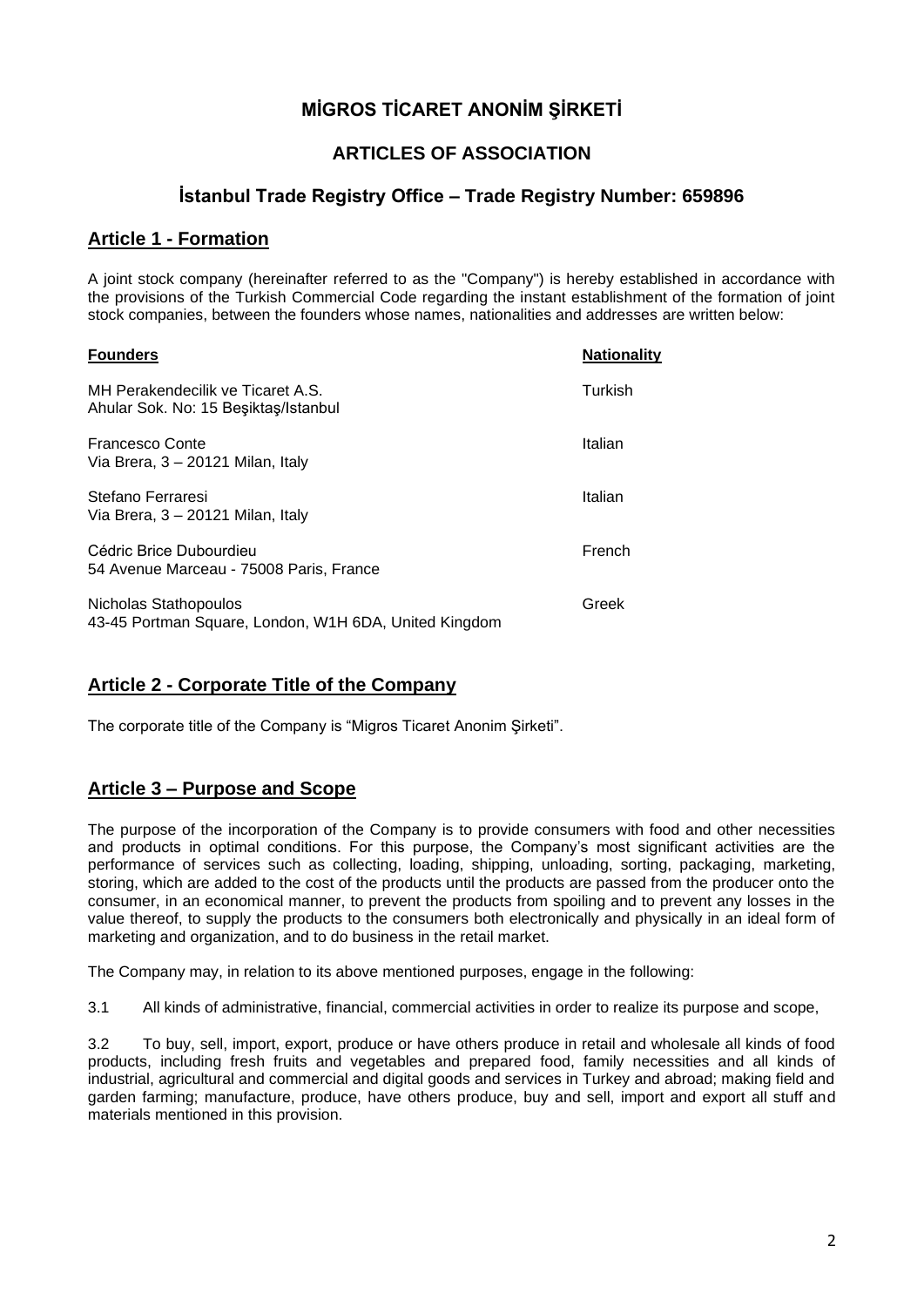3.3 To establish, operate, manage shopping malls, to establish warehouses, open stores, to establish, operate and rent fuel sale and service stations separately or together with the abovementioned facilities, to operate traveling/itinerant sales cars and vending machines, to act as commission agent in various fields, to perform contract manufacturing, to have others perform contract manufacturing, to grant agencies and distributorships, to open modern farm places, stalls, nurture places and slaughterhouse, cold stores, a bread factory, an integrated meat industrial complex, department stores, restaurants, canteens, cafeterias and stores, to establish selling, marketing and distributing organizations for prepared food, to benefit from the organizations already established, to establish and operate meal card network.

3.4 Provided that open/unpackaged products are also included, to supply products for sale at a low price in clean conditions and by complying with the hygiene regulations and commercial requirements after standardizing them in accordance with their type and variety,

3.5 To establish and operate facilities that produce, purchase, sell, transport, prepare, package and conserve food and necessity products in Turkey and abroad, to establish, without prejudice to the provisions of Capital Markets Board on the transfer of concealed gain, private partnerships and affiliates to be active in the above mentioned fields or any other field of activity that would benefit the Company or to participate in existing businesses or partnerships which do business in these areas of activity,

3.6 To facilitate the procurement of the raw and auxiliary products needed by the producers and manufacturers that perform sales connections with the Company, to import any of these as necessary or to have these produced domestically, to assist the producers in agricultural or technical matters and if necessary to grant them advances in exchange for security to be deducted from the purchase price of the products,

3.7 All kinds of dispositions and activities to aid and facilitate the realization of the purpose and scope of the Company, benefitting from incentives,

3.8 To purchase, sell, import or export all kinds of machinery, equipment, vehicles and devices including but not limited to all kinds of land and sea vehicles, and spare parts thereof relating to the scope and purpose of the Company; establishment, leasing, renting, purchasing and sale of facilities and installations; provided that it does not engage in brokerage activities, acquiring shares in existing companies or new companies to be incorporated in the Republic of Turkey or abroad for these purposes, on the condition that the provisions of Article 21 of the Capital Markets Law is reserved, participating in existing companies or in companies to be incorporated and providing all kinds of financial assistance to such companies, borrowing funds for realizing such purposes and owning shares in these kinds of companies,

3.9 Provided that disclosures required by the Capital Markets Board within the scope of the special situations for ensuring the notification of investors are made and capital markets legislation is complied with, to acquire or construct immovables and limited rights in rem related thereto that facilitate or assist the purpose and scope of the Company and to exercise all kinds of legal dispositions over such immovables and limited rights in rem, establishing limited rights in rem and annotating leases in favor of third parties to obtain loans by establishing mortgages or providing other security or borrowing money without any collateral; entering into a commercial enterprise pledge, standing as guarantor against the liabilities of third parties, granting all kinds of surety in rem or in personam, establishing and releasing mortgages and pledges and all other similar rights in rem in favor of the Company or in favor of third parties upon the entirety or any other part of the current or future assets of the Company,

3.10 Acquiring, and carrying out all kinds of dispositions on patents, licenses, franchises, concessions, marks, models, designs, trade names, business/company names, know-how, copyrights, special manufacturing and production techniques, engineering and consultancy services and all other similar intangible rights and property useful for the activities related to the purpose and scope of the Company and the registration and cancellation of those rights, signing agreements with foreign and Turkish real persons and legal entities with regard to various intellectual rights,

3.11 Provided that it does not constitute investment services and activities, to issue, purchase, sell, and exercise all kinds of legal dispositions over bonds and all other similar securities; provided that no brokerage activities are conducted, to purchase and sell shares, bonds and other securities owned by private or public legal entities,

3.12 Engaging in activities in marketing, economic organization, technical consultancy and feasibly studies in relation to the above mentioned activities,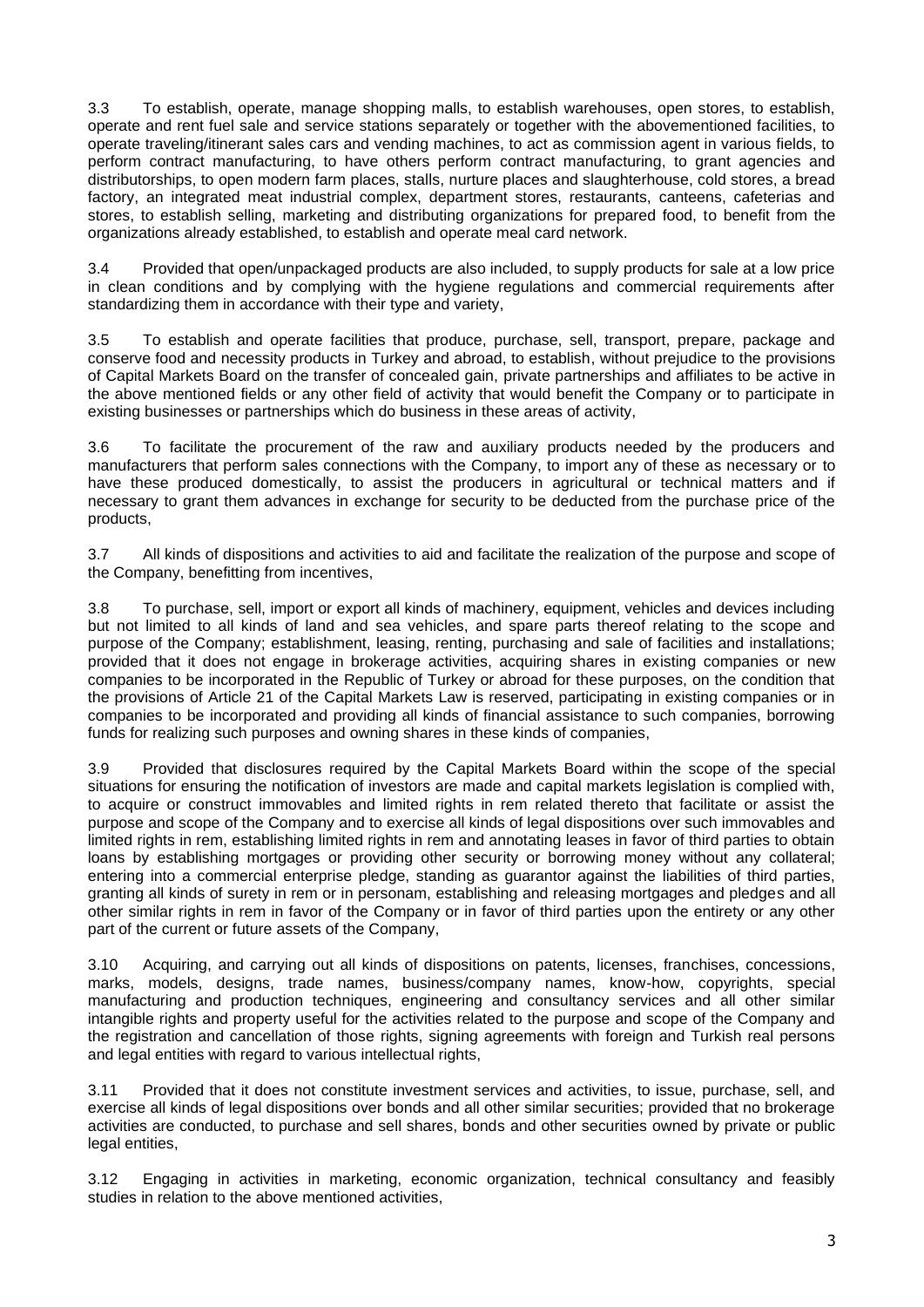3.13 Without prejudice to the provisions of Capital Markets Board on the transfer of concealed gain, participating in legal entities or establishing partnerships with Turkish and foreign real persons in order to conduct activities that are related to, facilitate or assist the purpose and scope of the Company; provided that it does not engage in any brokerage activities to purchase, sell and exercise all kinds of legal dispositions over interests and shares owned by public or private legal entities,

3.14 Entering into service agreements with local and foreign technical and artistic experts and groups necessary for the facilities to be established, applying for the work permits of these persons,

3.15 Granting, acquiring, transferring, renting and establishing representative offices, general distributorships, consultancies, commission houses, distributorships, agencies and dealerships in the Republic of Turkey and abroad related to the purpose and scope of the Company,

3.16 Engage in all kinds of training/educational activities related to the purpose and scope of the Company, cooperating with other relevant organizations, participating in their activities,

3.17 Benefitting from all kinds of technology and rationalization measures and cooperating with real persons and public and private legal entities doing business in this field in order to achieve its purpose and scope,

3.18 assisting or making donations to charitable foundations, associations, universities and similar organizations and public legal entities in accordance with the principles set forth by the Capital Markets Board and in a manner that does not interfere with its own purpose and objectives and provided that it is not contrary to the provisions of capital markets legislation pertaining to the shifting of disguised earnings, the required disclosures for special circumstances have been made and the shareholders are notified of any donations that have been made in that year during the general assembly meetings,

3.19 Leasing and/or subleasing the parking areas, carrying out parking lot management and executing agreements with third persons in relation to parking lot management,

3.20 Installing, managing and/or having others manage charging stations for electric or alternative energy vehicles at the parking lots of the stores and Shopping Centers.

3.21 Regarding Electric Market, establishing manufacturing facilities in order to cover its electric and heat energy needs within the framework of an auto producer license according to the related legislations, producing electric and heat energy, in case of surplus production, selling the electric and heat energy and/or capacity to the other corporate bodies who have the license and to independent consumers and importing equipment and fuel relating with the facilities on non-commercial basis.

3.22 To the extent permitted by law, to purchase and sell any and all kinds of gold and other precious metals,

3.23 Provided that the relevant legislation in force is complied with and the requisite permits have been obtained, to offer ticket sales services and distribution services for sports, cultural and entertainment events and similar activities; to offer access services to information on all kinds of entertainment, cultural, travel, transportation and sports activities through various communication channels; and provided that legislation in force is complied with and permission has been obtained from the relevant authorities, to print and distribute tickets, invoices and similar papers and to open ticket sales offices for this purpose;

3.24 To the extent permitted by law, to serve as an intermediary for or actually engage in all numeric and virtual games and lottery activities organized by the National Lottery Authority and other authorities and which may be permitted under the law in the future.

3.25 To execute insurance contracts to the benefit of consumers in connection with the contractual relationships established with consumers within the scope of the Company's field of activity,

3.26 Provided that the relevant legislation in force is complied with and the requisite permits have been obtained from the relevant authorities, to engage in activities as a representative and/or member business within the scope of the Law no 6493 and related legislative framework; and to provide support services to Banks as a Support service institution within the scope of the Law no 5411 and related legislative framework; to act as seller in delivering goods and services in consideration for loans extended by financing companies in financing contracts within the scope of the Law no 6361 and related legislative framework (if the laws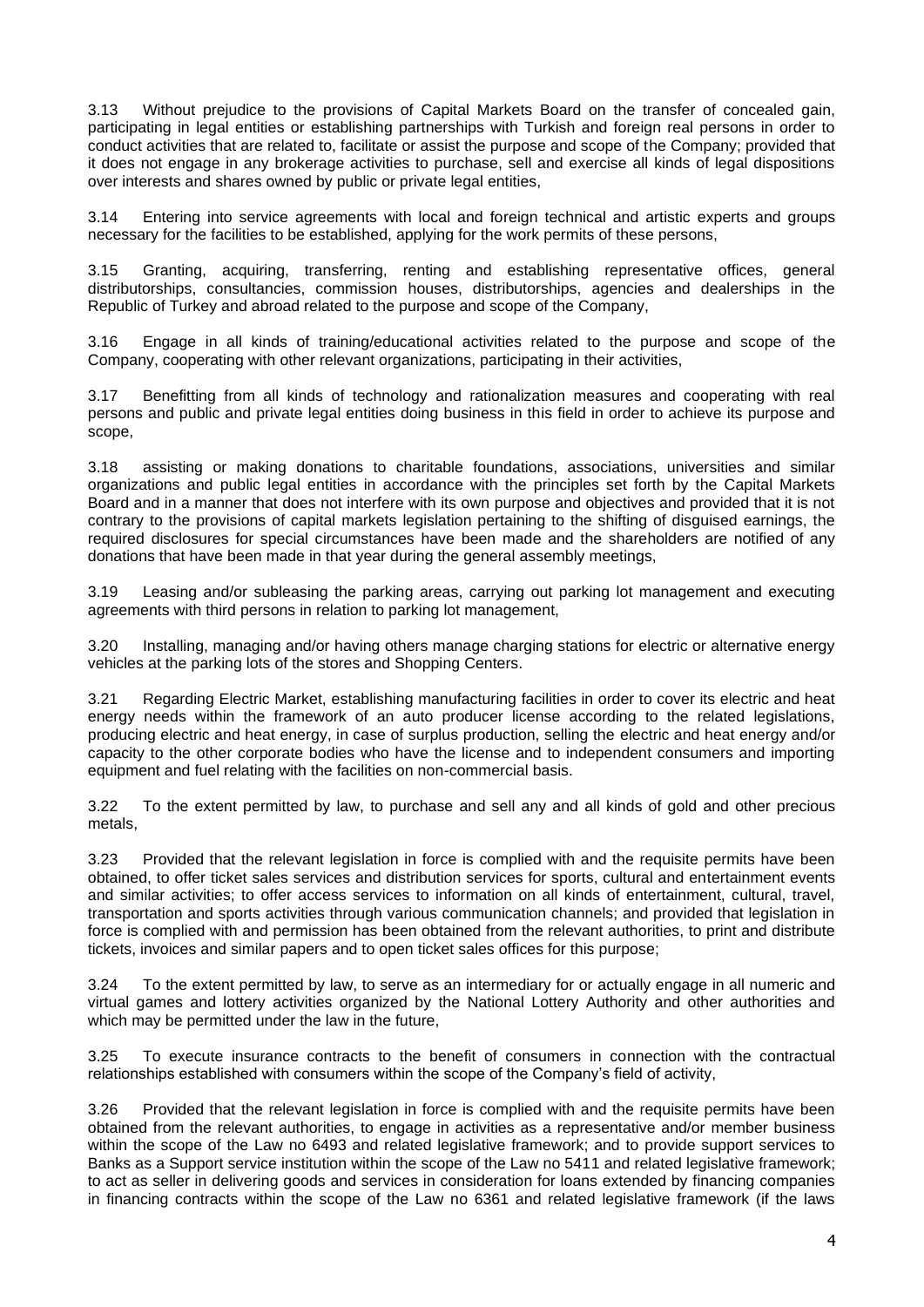referred to in this clause are amended, the relevant activity shall be carried out in line with the legislation that has amended/repealed such laws and now governs that field of activity),

3.27 To provide live, recorded, internet and online shows, documentaries, news, video clips and advertisements for television and radio stations doing business at an international, regional or local level and to provide, prepare, compile and market all kinds of production services,

3.28 To provide all kinds of computer systems, software and hardware support, consultancy and sales services; the sale/export of any software and technological solutions as may be developed to foreign or domestic companies both inside or outside the industry; to provide consultancy services, training services and post sales maintenance services, to carry out the referred activities on an individual basis or together with other firms, Universities or public authorities,

3.29 To provide research, project development and consultancy services or provide or obtain technical assistance regarding retail activities,

3.30 Provided that the relevant legislation in force is complied with and the requisite permits have been obtained, to build, develop the infrastructure for mobile payments, payment via SMS and similar digital, electronic and other alternative methods as may be implemented in the future to make it possible to pay the cost of a good or service by means of all kinds of technology and methods; to provide consultancy services to other foreign or domestic firms in order to provide such services.

3.31 Provided that the relevant legislation in force is complied with and the requisite permits have been obtained, the creation of electronic expenditure payment units to be used on physical, virtual and other platforms; to print, market, sell prepaid virtual and physical cards loaded with electronic expenditure payment units; to distribute, market, sell already printed cards and coupons,

3.32 To purchase, sell, import and export all kinds of medical devices, medical consumables, and to make commitments thereof.

The upper limit of any donations the Company may make within the scope of paragraph "3.18" above shall be set by the general assembly. No donations exceeding such limit shall be made and any donations made shall be added to the distributable profit calculation.

The Company may only provide a security or grant a pledge or mortgage within the context of above paragraph "3.9" or article 4 of the Articles of Association solely in favor of its own legal personality or a company it has included within the scope of full consolidation or another third person for the purpose of carrying out of its ordinary commercial activities. Article 35 titled "Compliance with Corporate Governance Principles" of these Articles of Association is reserved.

Provided that the provisions of article 125 of the Turkish Commercial Code are reserved, if, in the future there is any desire to enter into any kind of activities other than those within the framework of this article, which are deemed beneficial to or necessary for the Company, such intent shall be submitted to the approval of the General Assembly by the Board of Directors and upon a resolution to this effect, such activities as contemplated shall be undertaken.

If any amendments are made to the Company's purpose and scope, it is necessary to obtain the required approvals from the relevant Ministry and the Capital Markets Board.

#### **Article 4 – Acquisition of Movables and Immovables**

The Company may acquire and/or lease movables, immovable properties and all kinds of rights in rem, motor vehicles, boats, equipment and appliances in order to realize its objectives and in connection with its fields of operation, dispose of and transfer movables and immovable properties so acquired, allocate and divide the same, create and revoke mortgage or other rights in rem on them, and lease or sell such movables and immovable in part or in whole.

The Company may obtain short, medium and long term loans and all kinds of guarantees or credits from local and foreign markets in order to realize its objects and operations and may, for this purpose, mortgage its immovable properties and pledge on movables if necessary.

The Company may grant or accept all kinds of guarantees whether in rem or in personam, in order to exercise and collect its rights and receivables.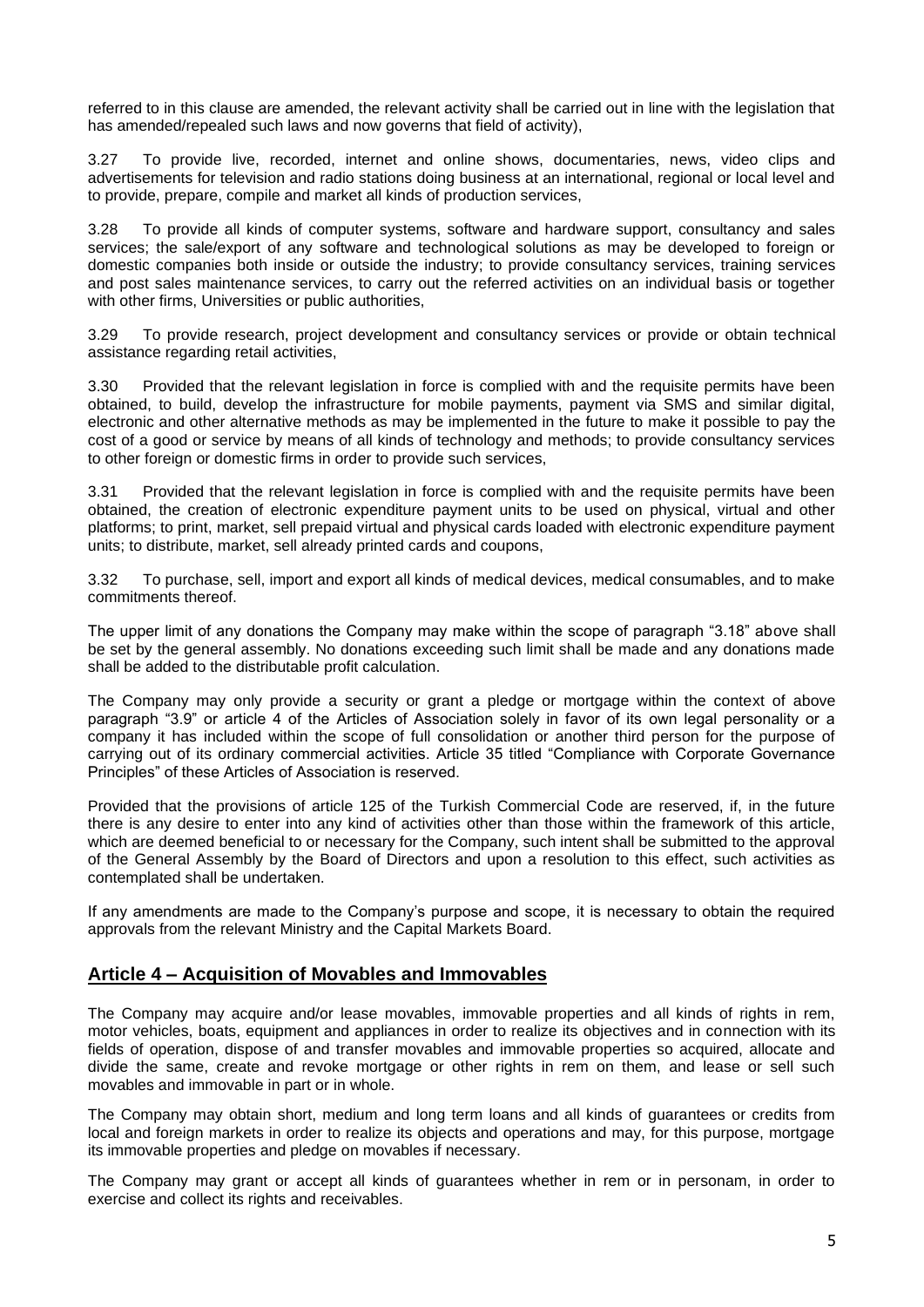#### **Article 5 - Headquarters and Branches**

The headquarters of the Company is in Istanbul. The address is Atatürk Mahallesi Turgut Özal Bulvarı No. 7 34758 Ataşehir İstanbul. Any changes in the address of the Company shall be registered with the Trade Registry and published in the Turkish Trade Registry Gazette and also notified to the Ministry of Industry and Commerce and to the Capital Markets Board.

Any notifications sent to the registered and published address are considered to be made to the Company. The Company may open branches in Turkey or abroad provided that it complies with the legal rules and files the necessary applications.

#### **Article 6 - Duration**

The Company has been established for an unlimited duration.

#### **Article 7 – Share Capital**

The Company has accepted registered share capital system according to Capital Markets Law and transferred into registered share capital system upon approval of the Capital Markets Board numbered 16/440 dated 30/03/2018.

The Company's registered capital ceiling is TL 500,000,000 (Turkish Lira) and divided into 50,000,000,000 bearer shares each with a nominal value of 1 Kuruş (one Kurus).

The registered share capital ceiling granted by the Capital Markets Board is valid for the years 2022-2026 (5 years). In order for the board of directors to resolve on capital increase after 2026 even if the registered share capital ceiling is not reached until the end of 2026, the board of directors should get authorisation for a term in the general assembly meeting upon obtaining approval of the Capital Markets Board for the previously permitted ceiling or a new ceiling amount. In case the board of directors cannot get such authorisation, capital increase cannot be made through the board of directors' resolution. This authority granted to the board of directors is limited to the capital increases only; general assembly has the authority to decrease the issued capital.

In case the registered capital ceiling is reached within the permitted time period or if it becomes necessary to increase the registered capital ceiling, it will be necessary to obtain new permission from the Capital Markets Board for a new registered capital ceiling.

The capital of the Company is TL 181,054,233 (one hundred eighty one million and fifty four thousand and two hundred thirty three Turkish Liras). This capital has been divided into 18,105,423,300 shares each with a nominal value of 1 Kuruş (one Kurus).

The shares of the company have been dematerialized in their entirety and are now held in book-entry form. The share capital of the Company may be increased or decreased pursuant to the provisions of the Turkish Commercial Code and the provisions of the Capital Markets legislation, if necessary.

The board of directors, when deems necessary, has right to i) increase the issued capital by issuing new shares up to the registered capital ceiling; ii) limit or abolish shareholders' righ to acquire new shares, iii) issue shares premium or shares less than their nominal value.

Shareholders' rights to acquire new shares may be restricted/removed not to cause inequality between shareholders.

In case the share capital is increased without cash injection, the new shares will be distributed amongst the existing shareholders at the date of the increase in proportion to their shares in the company.

#### **Article 8 - Shares**

All of the shares representing the share capital are registered and will be tracked in a dematerialized form within the scope of dematerialization principles.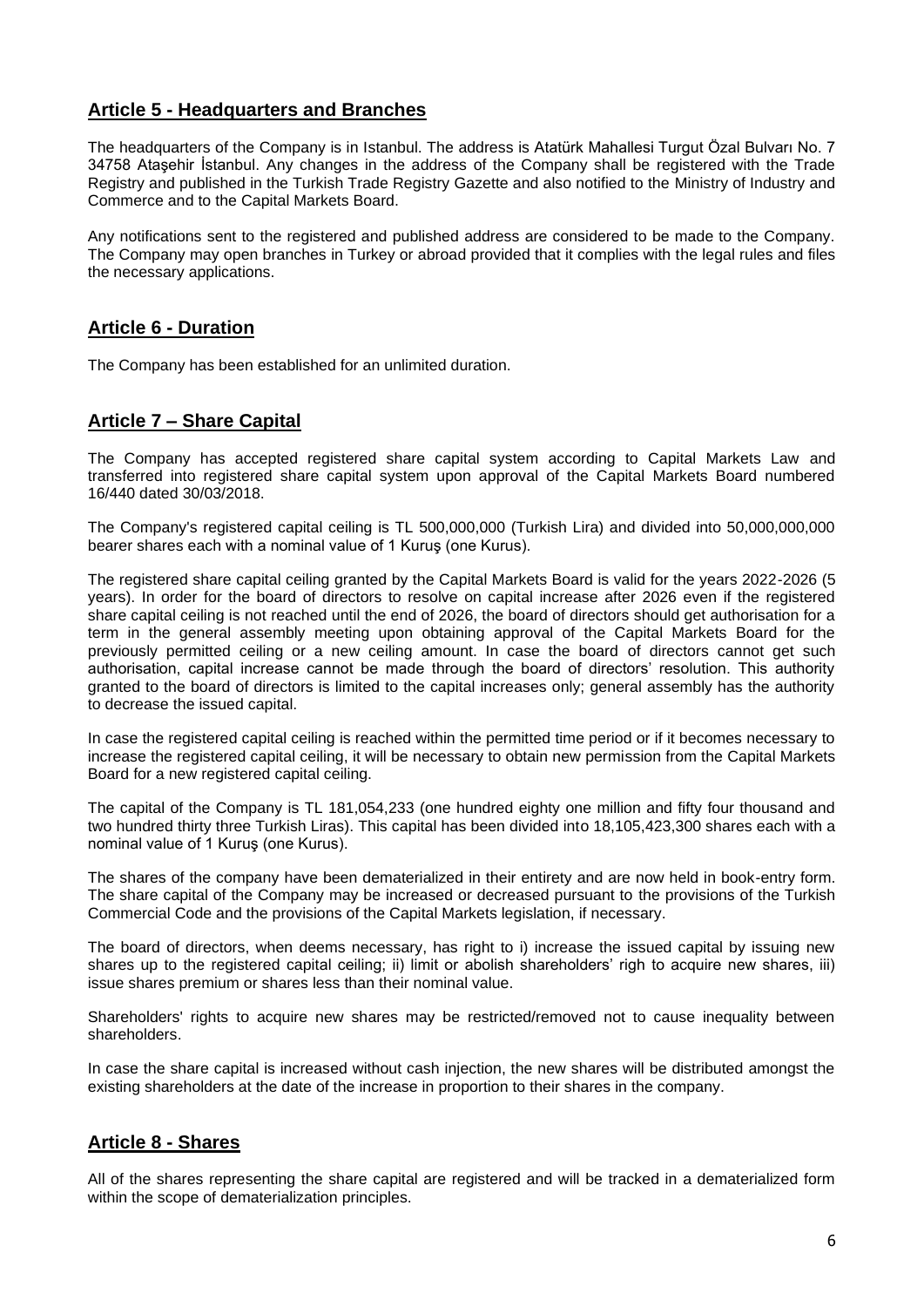## **Article 9 - Issuance and Transfer of Shares**

The Company may issue registered shares in accordance with the provisions of the Turkish Commercial Code and the Capital Markets Law.

The cost of the sold shares shall be obtained in cash and in full. New shares may not be issued unless the issued shares are sold and their considerations are paid in full.

The shares of the Company shall be transferred in accordance with the provisions of the Turkish Commercial Code and capital markets legislation.

Provided it remains within the legal limitations, the Company may acquire its own shares or accept its own shares as a pledge.

#### **Article 10 - Issuance of Capital Market Instruments**

In accordance with the provisions of the Turkish Commercial Code, Capital Markets Law and related applicable laws, the Company may issue, for sale to real persons and legal entities or institutions without legal personality in Turkey or abroad, all kinds of redeemable shares or debt instruments such as bonds, financing bonds (commercial paper), asset backed commercial papers, participating redeemable shares, certificates that grant the right to purchase and convert, profit and loss partnership certificates and any other securities and other capital market instruments that may be deemed suitable under capital market legislation.

Provided that the legal permissions have been obtained, the Board of Directors is indefinitely authorized to issue all securities and other capital market instruments in the nature of debt instruments within the scope of this article.

#### **Article 11 - General Assembly Meetings**

The General Assembly may convene in ordinary and extraordinary meetings.

The Ordinary General Assembly Meeting shall be held at least once each year and no later than three months after the end of the preceding financial year at the Company headquarters or at another suitable location in the city in which the headquarters are located or at another place where the Company's branch offices are located as may be designated by the Board of Directors without being subject to the condition that it be located within the borders of the city in which the headquarters are located.

During General Assembly meetings, resolutions shall be taken after discussing the matters required under the provisions of articles 408 and 409 of the Turkish Commercial Code and the capital market legislation.

Articles 410 et seq. of the Turkish Commercial Code and the relevant provisions of the capital markets legislation shall apply to invitations with respect to General Assembly meetings.

On the other hand, notice shall not be served on the owners of share certificates which were issued in registered form and are traded on the exchange by means of a letter. At the same time, announcement of the General Assembly meeting shall, in addition to the methods set forth in the legislation, be made at least 3 weeks prior to the date of the General Assembly meeting by all communication means available to the Company, including electronic communication. It is mandatory to make the announcements on the Company's corporate website and Public Disclosure Platform and other locations specified by the Capital Market Board.

The Ordinary General Assembly Meeting shall be called by the Board of Directors or any other person who is authorized to issue such a call pursuant to the Turkish Commercial Code and the agenda of the meeting shall be determined in accordance with the Turkish Commercial Code and the Articles of Association.

Extraordinary General Assembly Meetings may be convened at any time with 3 weeks' notice upon a call by the Board of Directors or any other person who is authorized to issue such a call pursuant to the Turkish Commercial Code.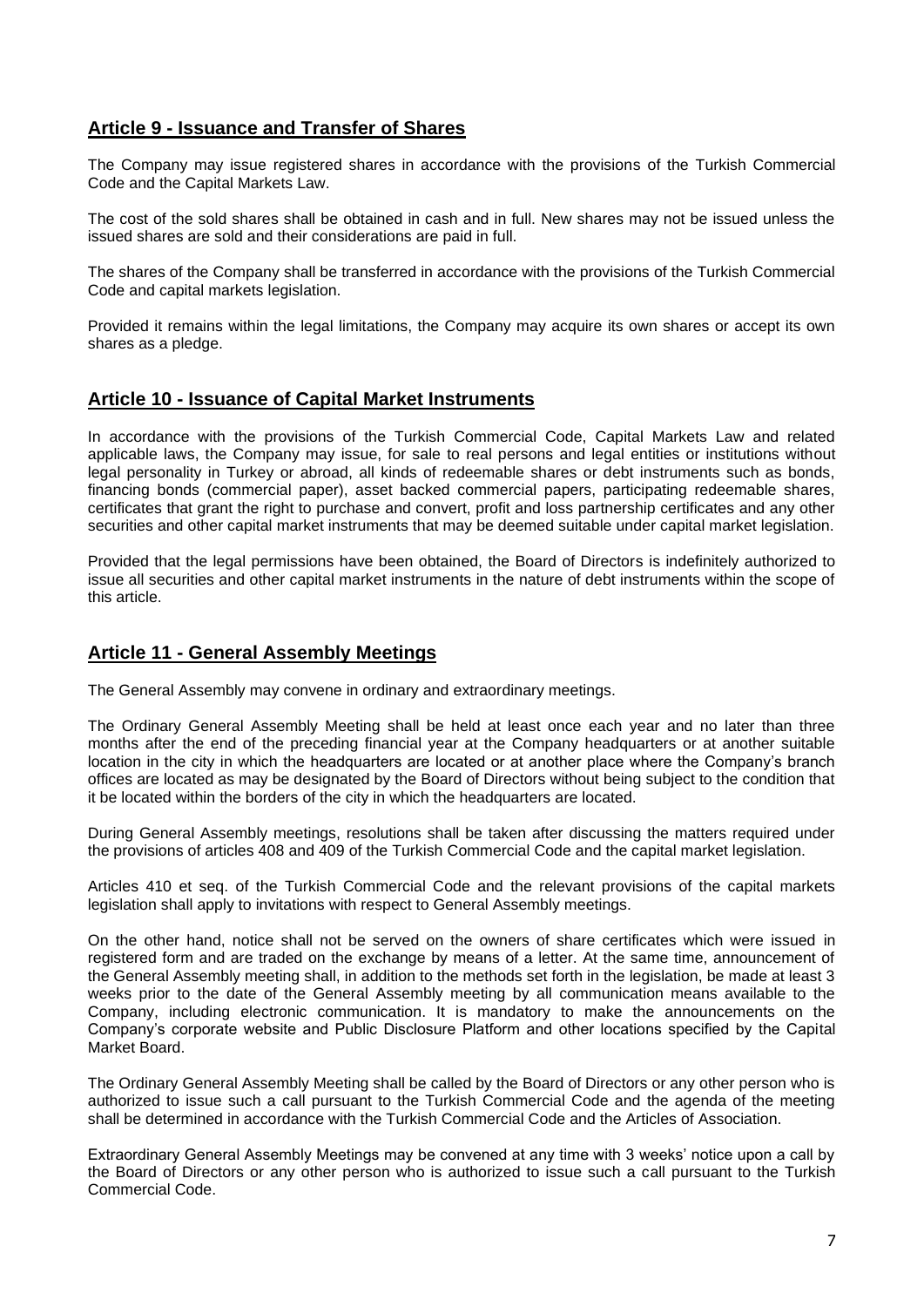The General Assembly meeting announcement to be made on the Company's website shall, in addition the announcements and explanations required as per the legal legislation, announce the content specified in article 1.3.2 of the Capital Markets Board Corporate Governance Principles to the shareholders.

The Turkish Commercial Code and capital market legislation and in particular the provisions of the Regulation on Ministry Representatives, Regulation on Electronic General Assemblies and Communiqué on the Electronic General Assembly System must be complied with in relation to the procedural rules to be implemented with regard to the physical, electronic, personal or via proxy participation of shareholders in ordinary and extraordinary General Assembly meetings, the act of presenting a suggestion, declaring an opinion or casting a vote, the invitation of shareholders to the meeting, the agenda and the procedure to be followed during and after a meeting.

#### **Article 11/A - Electronic Participation in General Assembly Meetings**

Those who have the right to participate in meetings of the Company's General Assembly may also participate in such meetings electronically in accordance with article 1527 of the Turkish Commercial Code. The Company may either create an electronic general assembly system that enables right holders to electronically participate in, share their opinions, make suggestions and cast votes in these meetings pursuant to the provisions of the Regulation concerning Electronically Held General Assemblies for Joint Stock Corporations or may purchase services from systems that have been established for this purpose. In any general assembly meetings that may be held, it will be made possible for right holders and their representatives to exercise their rights as specified in the referred Regulation by means of the system established in accordance with this clause of the articles of association.

Electronic participation in General Assemblies shall be realized through the electronic environment provided by the Central Registry Agency (MKK).

Electronic participation and casting of votes in a general assembly gives rise to all the legal consequences of physical participation and casting of votes.

#### **Article 12 - Voting**

In General Assembly Meetings, each shareholder's voting rights shall be calculated according to the ratio of the aggregate nominal value of the shares held by the shareholder to the total nominal value of the Company's share capital. Within this context, each share shall entitle its holder to 1 (one) vote.

Votes shall be cast by show of hands. However, upon the demand of Shareholders representing at least 10% (ten percent) of the capital, balloting shall be obligatory. The legal provisions concerning the exercise of voting rights during electronically held general assembly meetings are reserved.

Shareholders may be represented at General Assembly Meetings by proxies, who are not required to be shareholders. Proxies who are Shareholders of the Company shall be entitled to vote the Shares of the shareholders whom they represent separately from their own shares. The granting of representative authority to participate in and exercise voting rights during General Assembly meetings as well as the rules to which such representatives are subject shall be governed by the relevant provisions of the Turkish Commercial Code and secondary legislation issued on the basis of this Code and capital markets legislation.

#### **Article 13 - Chairman's Panel**

The Chairman of the Board of Directors, or in his absence the Vice Chairman or in his absence the representative of the majority shareholder will serve as the Chairman of General Assembly Meetings. The clerk and the vote collector of the General Assembly Meetings are not required to be elected from among the shareholders. The chairman of the meeting may appoint experts to perform the technical transactions for the Electronic General Assembly System during the meeting.

The minutes of General Assembly Meetings shall be promptly translated into English after each meeting and shall be kept in the General Assembly Discussion and Resolution Book together with the Turkish versions.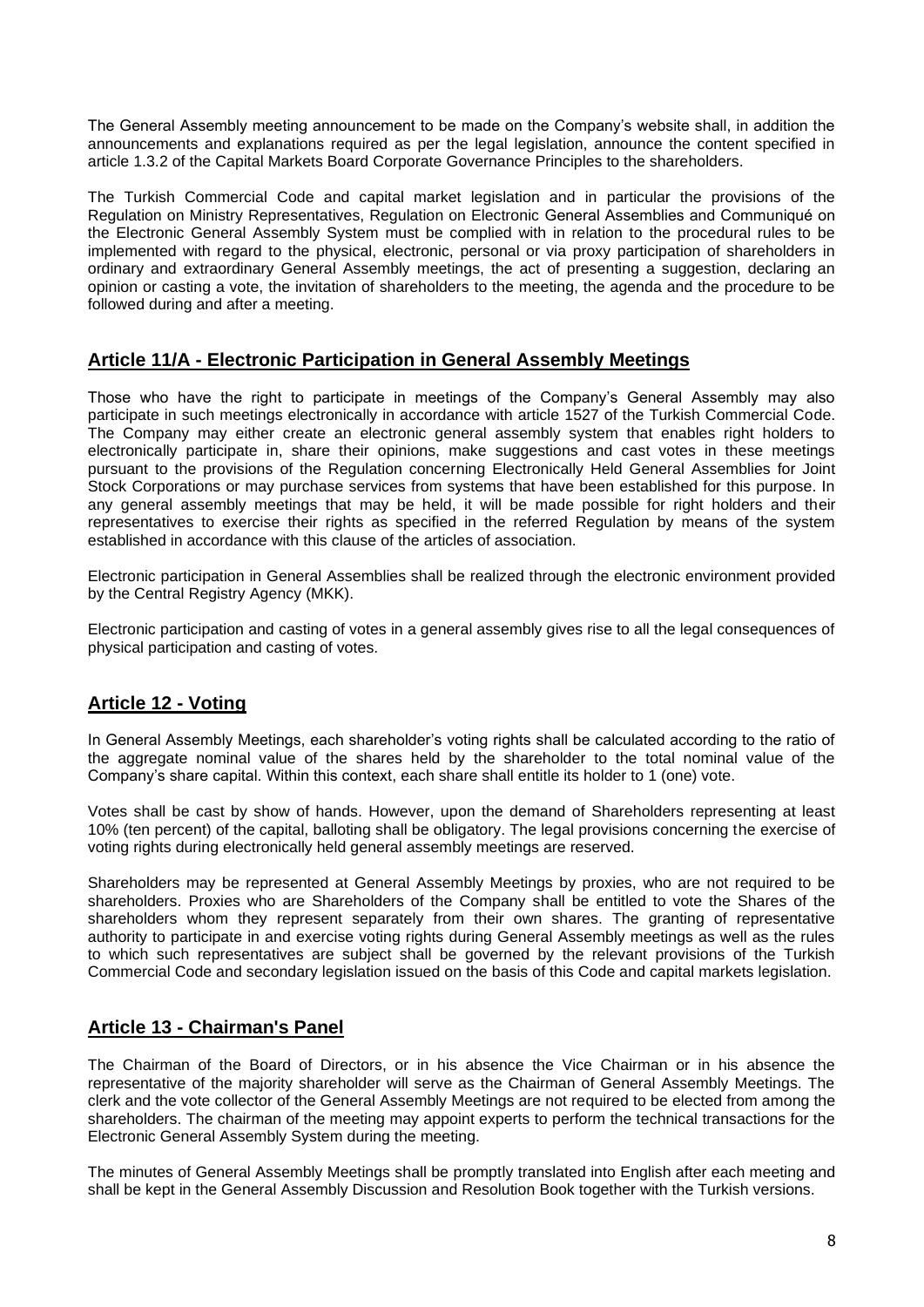Internal guidelines concerning the rules and procedures of the General Assembly shall be prepared by the Board of Directors and shall then be registered and announced upon the General Assembly's approval. General Assembly meetings shall be conducted in line with the provisions of these internal guidelines which must not violate the law, secondary legislation and the Company's articles of association.

#### **Article 14 - Meeting and Resolution Quorums**

Meeting and resolution quorums for any and all General Assembly meetings shall be governed by the relevant articles of the Turkish Commercial Code and capital market legislation.

#### **Article 15 - Ministry Representative**

The presence of a Ministry Representative appointed by the Ministry of Customs and Commerce at all ordinary and extraordinary General Assembly Meetings is mandatory.

#### **Article 16 - Board of Directors**

The affairs and management of the Company shall be carried out by a Board of Directors composed of 12 (twelve) members who are elected by the General Assembly from among the shareholders in accordance with the provisions of the Turkish Commercial Code.

Where a legal entity is a board member, only one person representing such legal entity, who will be appointed and may be replaced any time by such entity, shall be registered and announced. Only such person registered in the name of legal entity shall attend to the board meetings and vote.

There are executive and non-executive members on the Board of Directors. A non-executive Board member is a person who has no administrative duties in the Company other than his membership on the Board of Directors and does not intervene in the Company's day-to-day flow of business and ordinary activities.

Among the non-executive Board members shall be independent members who possess the attribute of being capable of carrying out their duties without being subject to any influence as per the principles set forth in capital market legislation.

Rules with regard to the number of non-executive and independent members within the Board of Directors, the attributes of such members, the methods of their selection are subject to capital market legislation and in particular the Capital Markets Board Corporate Governance Principles.

In case of a vacancy on the Board due to the death, resignation or withdrawal of a member, the Board of Directors may appoint a new member pursuant to Article 363 of the Turkish Commercial Code to be approved by the General Assembly. The new member may perform his duty until the General Assembly meeting for approval and in case of approval; he continues his office for the remainder of the term of the member he is replacing.

The duties, rights, obligations and responsibilities of the Board of Directors, the election of the Chairman and the Vice-Chairman, their fees and obligation to deposit a security and any other matter concerning the Board of Directors are governed by the provisions of the Turkish Commercial Code.

#### **Article 16/A – Committees**

The Board of Directors may form committees to monitor the course of business, to prepare reports on matters presented to it, to implement its decisions or for the purpose of internal controls. Members of the Board of Directors may be included in such committees.

Within this context, the Board of Directors may, without any limitation, form a "Audit Committee", "Nomination Committee," "Early Risk Recognition and Management Committee," "Corporate Governance Committee" and "Remuneration Committee". Under the Turkish Commercial Code, the formation of an Early Risk Recognition and Management Committee is mandatory.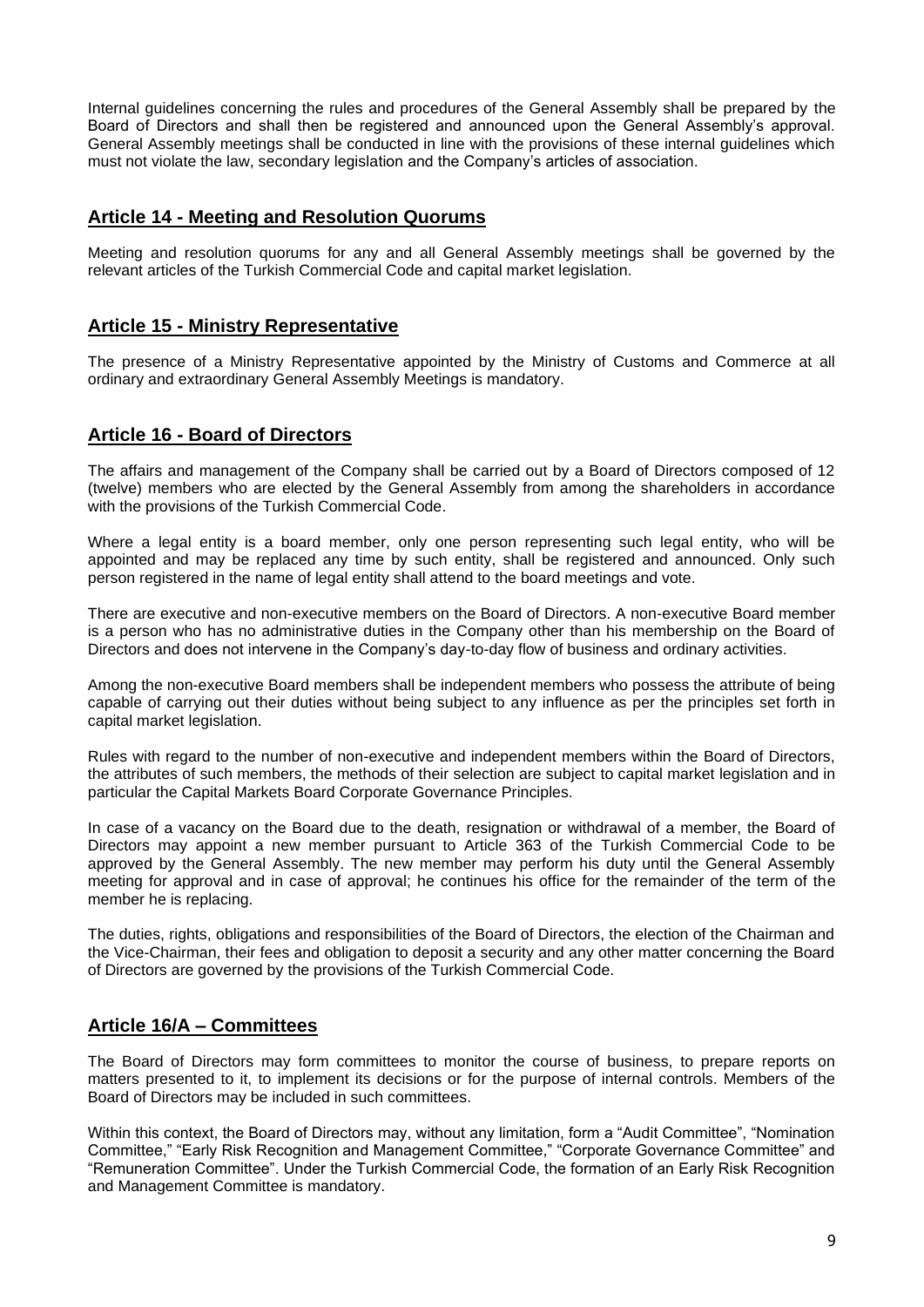The manner in which committees to be created within the framework of this article are to be formed, the attributes of the members of such committees, the duties and powers of such committees, the areas of responsibility of such committees, the financial rights granted to the members thereof as a result of their position shall be determined and ascertained by the Board of Directors in accordance with the Turkish Commercial Code and the provisions of capital market legislation.

### **Article 17 - Term of Office and Duties of the Board of Directors**

Board of Directors members are elected for a maximum term of 3 years, unless a shorter term is determined at the General Assembly where they have been appointed. A member whose term of office has expired may be re-elected. The General Assembly may, if there is a just cause and it deems necessary, replace the Board of Directors members at any time whether it is in its agenda or not.

The Board of Directors is authorized to pass resolutions for each transaction necessary for the scope of the business of the Company, other than the ones that require the resolution of the General Assembly as per the Articles of Association and the law.

The Board of Directors may, to the extent permitted by the Turkish Commercial Code, delegate its responsibilities and duties entirely or partially to the General Manager, to the Deputy General Manager and to the Senior Managers. In this circumstance, the Board of Directors issues an internal directive in accordance with Article 367/1 of Turkish Commercial Code.

Without prejudice to the provisions of Article 375 of the Turkish Commercial Code, the following transactions can only be conducted via the resolution of the Board of Directors

a. Employment, dismissal and any alterations to the service agreements or employment contracts of the General Manager (chief executive officer) and Assistant General Managers (including, but not limited to, the chief financial officer, chief operating officers, chief marketing officer) (save as required pursuant to inflationary salary increases or applicable law) and first degree authorized signatories and determination of the working methods, salaries and authorities of these persons,

b. Establishment of subsidiaries and partnerships and with respect to the liquidation of such subsidiary or partnership making proposals with respect to the vote to be cast at the general assembly of such subsidiary/partnership,

c. Entry into force of the regulations and circulars to be applied in the Company,

d. Providing movable and immovable assets as collateral for the loans to be obtained from the banks and other credit institutions,

e. Constructing, purchasing, selling immovables on behalf of the Company, establishing mortgages over the immovables owned by the Company;

f. Expunging the records of the receivables and rights that exceed TL 5,000 and that are not possible to be collected and related settlement or release resolutions,

g. Determining the liabilities to be assumed by the Company under collective bargaining agreements, determining the bonuses and indemnifications that exceed the provisions of the collective bargaining agreements, rendering lock-out resolutions,

h. Establishing provident funds or foundations for the employees of the Company under Article 522 of the Turkish Commercial Code, or participating in a similar foundation,

i. Determining and amending the annual business plan, permanent staff and the amendments thereto,

j. Financial statements and the activity report and submitting these to the General Assembly,

k. Any change to the company gearing policy

l. Making any proposals to the general assembly of the Company for the commencement of any voluntary insolvency or liquidation process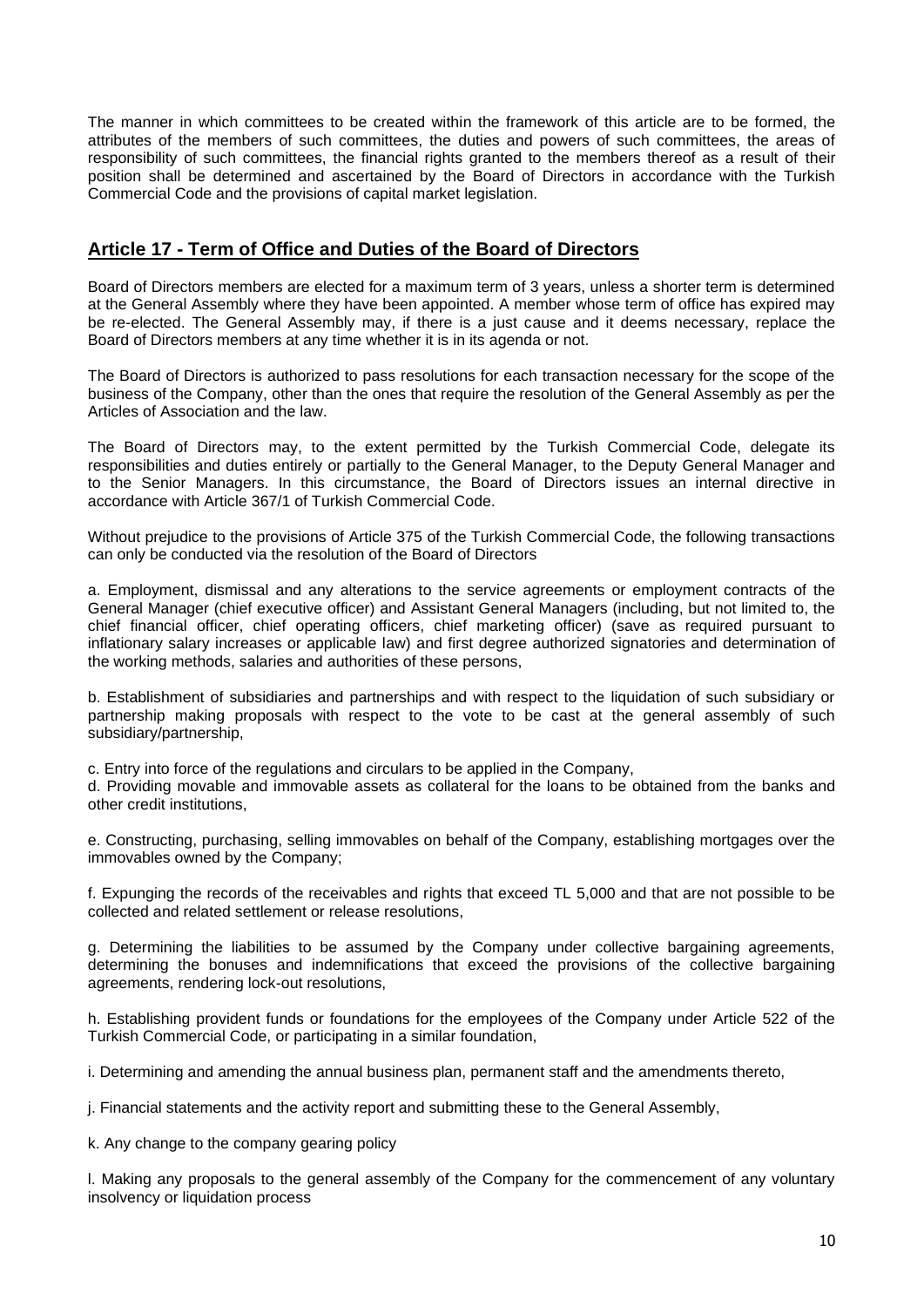m. Deciding on the delisting of the Company from stock exchange and submission for the approval of the general assembly to delist

n. Approval of the Company's or any of its affiliates which are subject to consolidation or amendment of any line item in the budget of the Company or in the budget of any affiliate of the Company which are subject to consolidation for any financial year which would result in a change of more than 5% in such line item.

o. (Without prejudice to the provisions of the Capital Markets Board on hidden income) Transactions with shareholders of the Company and their related parties, save for transactions conducted in the ordinary course of business carried out at arm's length.

p. any acquisitions (including by way of merger) or disposals(including by way of de-merger) of subsidiaries and/or businesses with an enterprise value and/or assets with a value equal to or higher than USD 75,000,000

r. The constitution of any new committee of the board of directors,

s. Change of accounting policy and estimates, other than as mandatorily required and without prejudice to the Accounting Principles of Turkey,

t. Adoption of or amendment to any employee share allocation

u. Proposal to the General Assembly for any amendment to the dividend policy of the Company save where mandatorily required under applicable law,

v. (i) any refinancing of Company's bank debt facilities, or (ii) the signing of any debt facility or facilities having an aggregate size of TL 100m or more (except where such debt facility or facilities are entered into in order to meet liquidity requirements of the Company), or (iii) any amendments to Company's bank debt facilities which alter the terms upon which the shares of the Company can be released from the pledge covering them.

The Board of Directors may appoint the commercial representatives.

With respect to the actions listed above which can be conducted by a decision of the Board of Directors, the provisions of the Turkish Commercial Code on the non-assignable powers of the general assembly and the transactions which shall be submitted for the approval of the general assembly as per the provisions of the capital markets board shall be reserved.

#### **Article 18 - Meeting of The Board of Directors**

The Board of Directors shall convene when the business and transactions of the Company necessitate it. The invitations to a meeting of the Board of Directors shall include the date, time, place and agenda of the meeting and shall be sent by the chairman of the Board of Directors or the vice chairman via facsimile, letter or electronic mail at least 3 days prior to the date of such meeting. In addition, during a Board of Directors meeting, the Board of Directors meetings to be held throughout one year may be arranged to adhere to an annual schedule. A contravention of this procedure or schedule shall not affect the validity of the resolution that was passed.

The Board of Directors shall convene at the Company's headquarters. The meetings of the Board of Directors may be held at another place within or outside of the Republic of Turkey.

Provided that none of the members have requested that a meeting be held, within the framework of the fourth paragraph of article 390 of the Turkish Commercial Code it is possible for the Board of Directors to pass a resolution by circulating the text for the resolution.

Those who have the right to participate in meetings of the Company's Board of Directors may also electronically participate in such meetings in accordance with article 1527 of the Turkish Commercial Code. The Company may either create an Electronic Meeting System that enables right holders to electronically participate and cast votes in these meetings pursuant to the provisions of the Communiqué concerning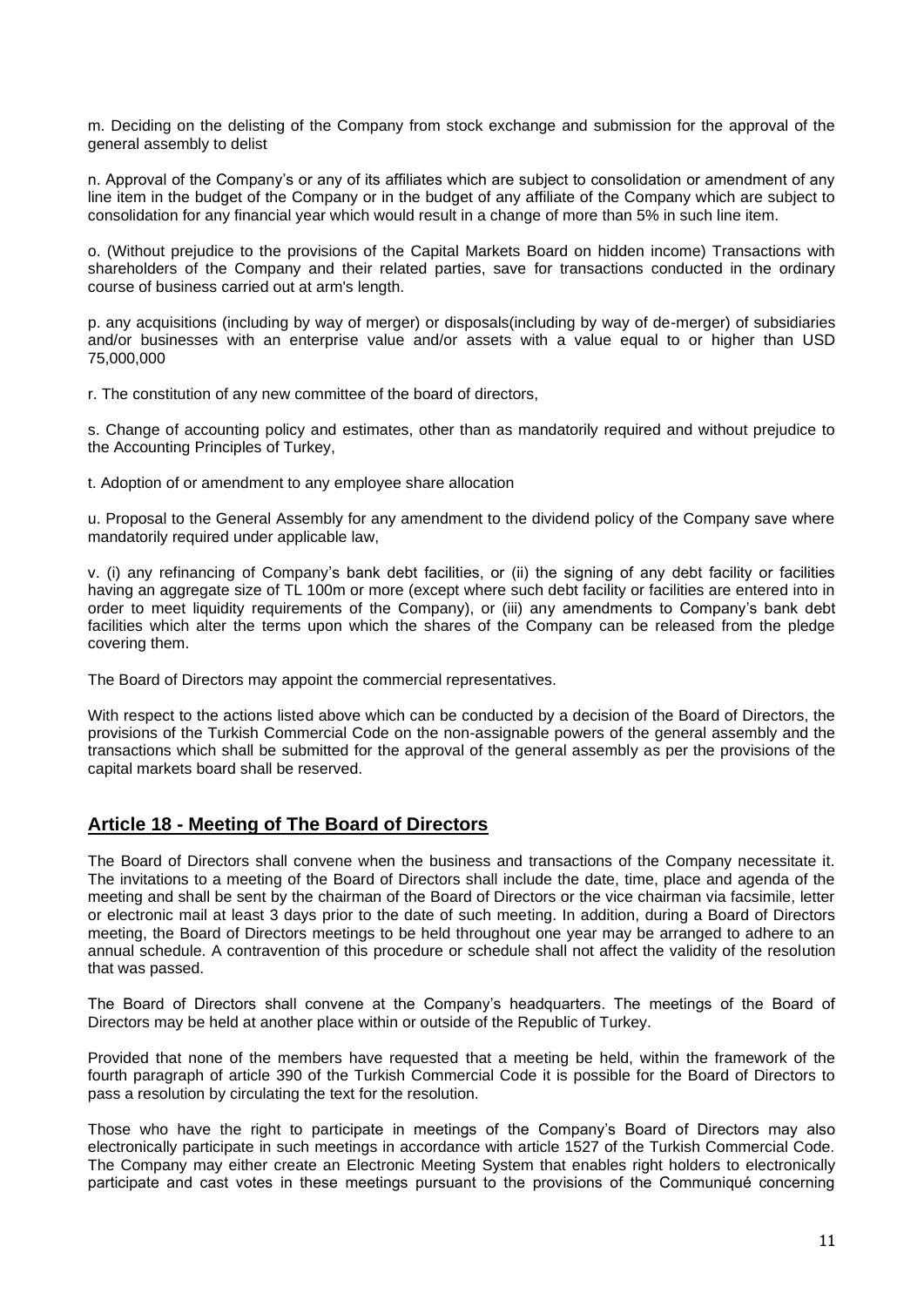Meetings to be Held Electronically for Commercial Companies other than General Assembly Meetings for Joint Stock Corporations or may purchase services from systems that have been established for this purpose. In any meetings that may be held, it will be made possible for right holders to exercise their rights as specified in the relevant legislation in accordance with the provisions of the Communique by means of the system established in accordance with this clause of the articles of association or the system through which support services are being purchased.

If a member does not declare that s/he will physically attend the meeting, a meeting of the Board of Directors may either be wholly held electronically or it may be conducted whereby some members are physically present while other members participate electronically. In such case the meeting and resolution quorums specified in article 19 of these articles of association are applicable exactly as is.

#### **Article 19 - Meeting and Resolution Quorum of the Board of Directors**

The Board of Directors shall meet with the attendance of the majority of the total number of members of the Board of Directors and the decisions shall be taken by affirmative votes of the majority of the attendants.

#### **Article 20 - Binding and Representing the Company**

The Board of Directors is authorized to represent the Company. Documents to be provided and agreements executed by the Company shall be considered valid if they bear the signatures of two persons authorized to represent the Company under the official corporate title of the Company. In this respect, circulars of the company to be registered and announced in the Trade Registry shall be followed.

## **Article 21 - Financial Rights of the Directors**

An honorarium, salary, bonus, premium and a share of annual profits may be paid to the Directors provided that the amount and/or manner thereof have been determined in a General Assembly resolution.

Share options or payment plans based on the Company's performance cannot be used with regard to the remuneration of independent Board members.

The rules set forth in capital markets legislation must be complied with in regard to the remuneration of senior executives and members of the Board of Directors.

#### **Article 22 - Financial Statements and Independent External Audit**

An "Independent Auditor" to carry out the independent audit of the Company's financial statements and activity report in accordance with the Turkish Commercial Code and capital market legislation shall be selected by the General Assembly upon a proposal of the Board of Directors as the "auditor" referred to in article 397 et seq of the Turkish Commercial Code and the "independent auditor" referred to in capital market legislation by the fourth month of each operating period and in any case prior to the end of the operating period in which it shall carry out its duties.

Within this context, the Company is required to appoint an "Independent Auditor" that satisfies the terms specified in article 400 of the Turkish Commercial Code, regulations of the Public Oversight, Accounting and Audit Standards Authority and capital markets legislation.

The Auditor shall be registered with the trade registry in accordance with the relevant laws and secondary legislation and the requisite notifications and announcements shall also be made.

The Company is not allowed to accept any consultancy services from the Independent Auditor, the personnel employed by this Auditor or a consultancy company directly or indirectly controlled by this institution in either management or share capital perspective and the personnel employed by the said consultancy company. Consultancy services provided by partners and managers of the Independent Auditor are within the scope of this regulation.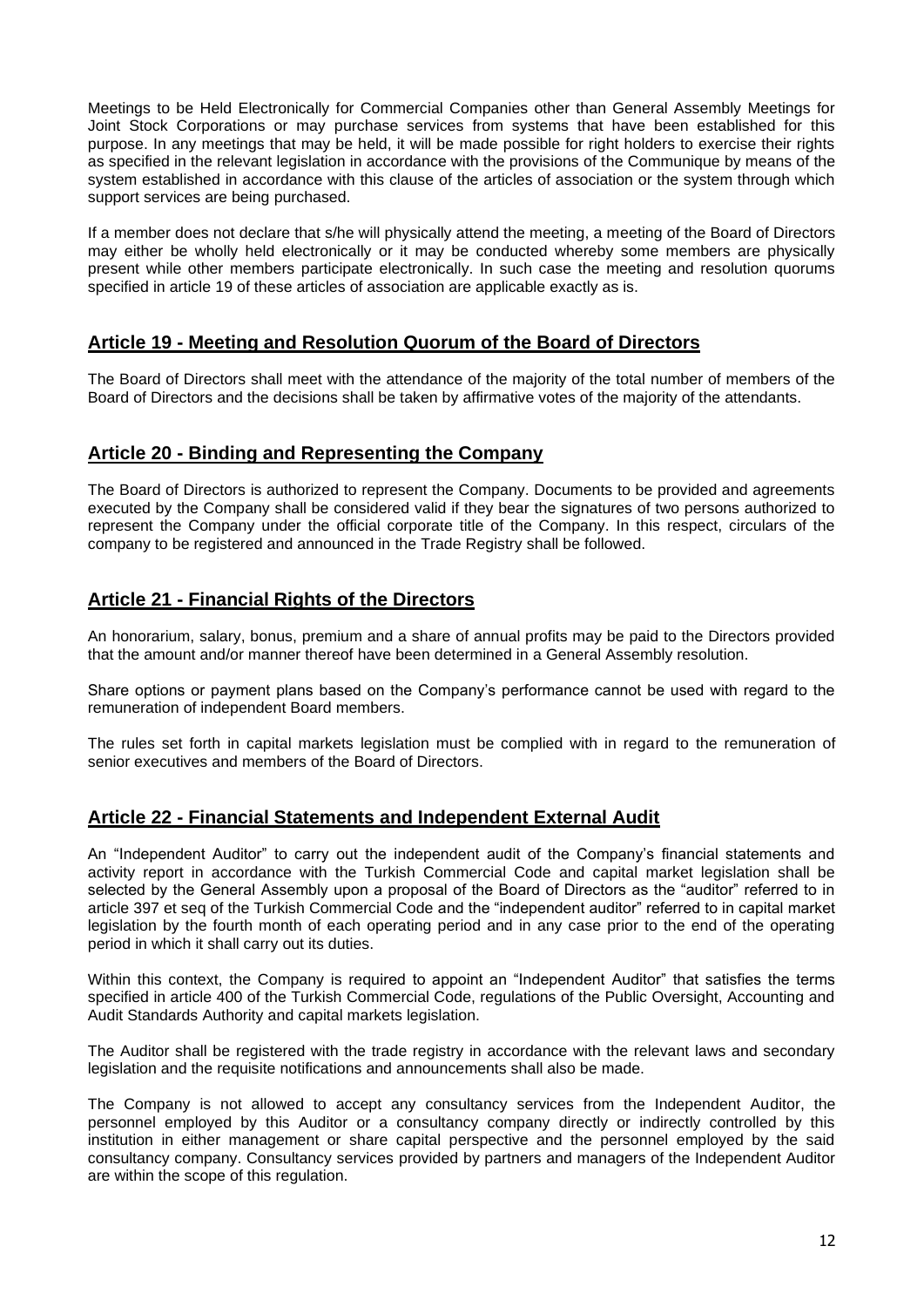The financial statements and activity reports of the Company shall be prepared in accordance with the Turkish Commercial Code and the rules set forth in capital markets legislation and within this framework the Turkish Accounting Standards, the Turkish Financial Reporting Standards and comments in line with the rules established by the Public Oversight, Accounting and Auditing Standards Authority as well as the International Financial Reporting Standards and shall be audited in compliance with the Turkish Auditing Standards and international auditing standards.

The Company's financial statements and reports as well as independent audit reports shall be sent to the relevant authorities and announced to the public in accordance with the principles and procedures established in article 524 of the Turkish Commercial Code and other relevant articles in addition to the capital market legislation.

In the event that the financial statements and reports required by the Capital Markets Board are subject to an independent audit, such independent audit report shall be disclosed to the public in accordance with the provisions specified by the Capital Markets Board.

## **Article 23 - Announcements**

Without prejudice to the provisions paragraph 4 of Article 35of the Turkish Commercial Code and mandatory provisions of the Turkish Commercial Code regarding announcements and also complying with capital market legislation, announcements concerning the Company are required to be published in the Turkish Trade Registry Gazette, the Public Disclosure Platform, on the corporate website of the Company and through other legally required channels.

The announcements made in relation to decrease of the share capital and liquidation must be made according to Articles 474 and 532 and 541 of the Turkish Commercial Code, respectively.

## **Article 24 - Amendments to the Articles of Association**

The proposals of the Board of Directors for any amendments to these Articles of Association will be discussed in the General Assembly.

The validity of amendments to the Articles of Association and their implementation are subject to the approvals of the Ministry of Customs and Commerce and the Capital Markets Board. Such amendments and the relevant Board of Directors' resolution shall be announced after being duly certified and registered with the Trade Registry.

Amendments to the articles of association are effective against third persons after such amendments have been registered.

#### **Article 25 – Annual Accounts**

The fiscal year of the Company shall commence on 1st January and end on the last day of December.

The first fiscal year shall begin from the date of incorporation of the Company, and end on the last day of December.

#### **Article 26 - Distribution of Profit**

The net profit for the period – as reflected in the annual balance sheet – remaining after amounts such as general overhead costs and amortizations, which must be paid or set aside by the Company, as well as any taxes the legal entity is required to pay have been deducted from the income calculated for the Company at the end of the operating period shall be distributed as set forth below after the losses from the previous year have been deducted: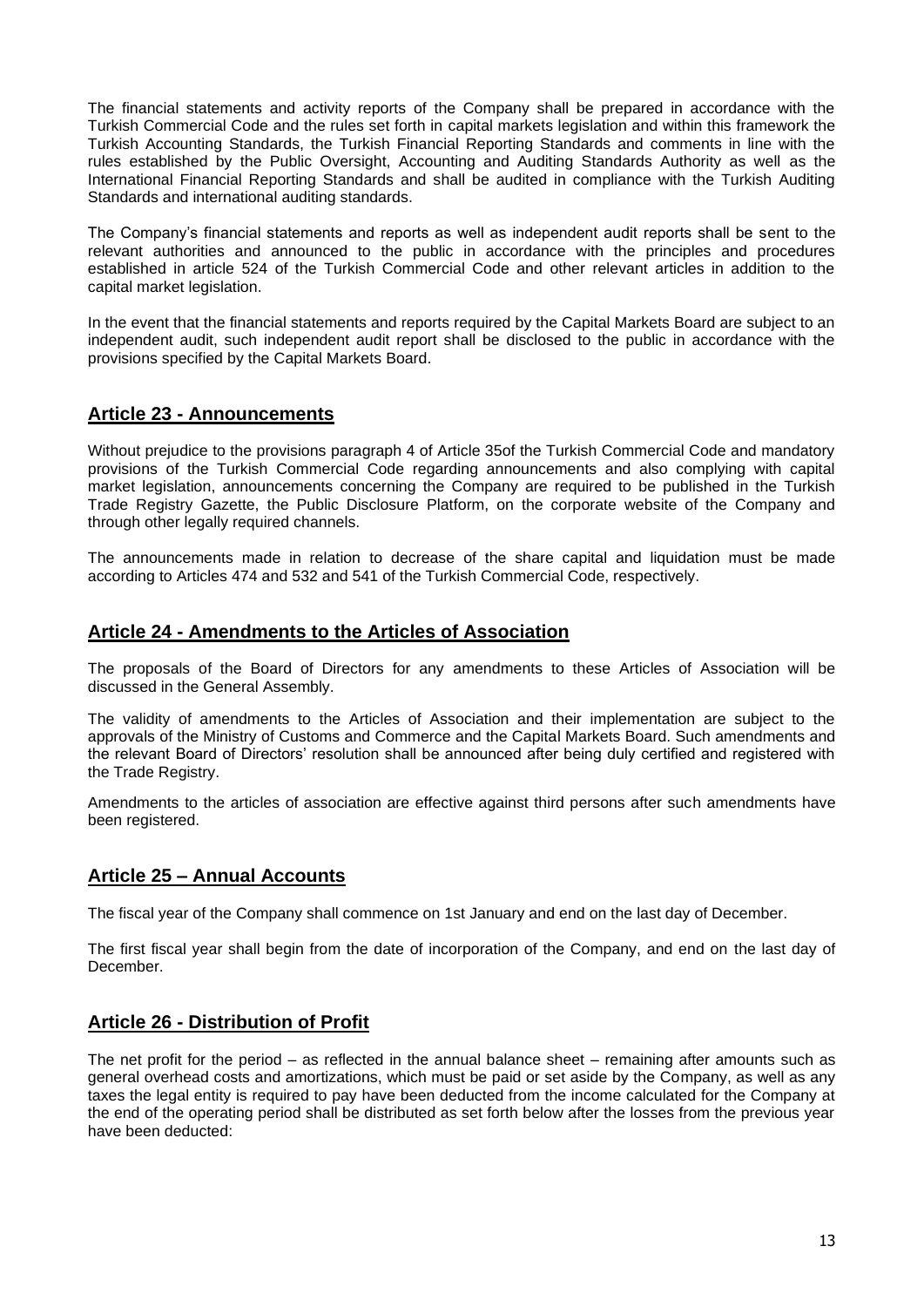General Legal Reserves:

a) 5% is set aside as general legal reserves.

First Dividend:

b) Within the framework of the profit distribution policy to be determined by the general assembly and in line with the provisions of the relevant legislation, the first dividend is set aside from the remainder after having added the amount of the annual donation, if any.

c) Once the amounts stated above have been set aside, the General Assembly is entitled to resolve to distribute a certain percentage of the profit to members of the board of directors, officers, personnel and employees, foundations formed for various purposes and persons and institutions of a similar nature.

Second Dividend:

d) The General Assembly is entitled, at its own discretion, to distribute all or part of the amount remaining after the amounts listed in paragraphs (a), (b) and (c) have been set aside from the net profit for the period as the second dividend or to set such amount aside as reserves in accordance with article 521 of the Turkish Code of Obligations.

General Legal Reserves (second distribution):

e) Of the portion to be distributed to shareholders and other persons who participate in the profit, ten percent of the amount remaining once the 5% profit shares paid to shareholders has been deducted shall be added to the general legal reserves in accordance with the second paragraph of article 519 of the Turkish Commercial Code.

Unless the legal reserves required to be set aside as per the provisions of the law have been set aside, no resolution can be passed for the setting aside of the profit share calculated for the shareholders or other reserves, for the carrying forward of profits to the next year or for the distribution of profit to members of the board of directors, officers, personnel and employees, foundations formed for various purposes and persons and/or institutions of a similar nature.

The share of the profits shall be distributed equally to all shares regardless of when such shares may have been issued or acquired.

The Company may distribute dividend advances to its shareholders within the framework of the regulations set forth in the capital markets Legislation. In order to distribute dividend advances, it is necessary for a general assembly resolution to have authorized the Board of Directors, with such authority being limited to the relevant year.

#### **Article 27 - Date of Dividend Distribution**

The manner and timing of the distribution of any profit to be distributed, shall be determined by the general assembly upon a suggestion by the Board of Directors.

Any resolution passed by the general assembly for the distribution of profit in accordance with the provisions of these articles of association may not be claimed back.

#### **Article 28 - General Legal Reserves**

In accordance with Article 519 of the Turkish Commercial Code, 5% of the net profit of the Company shall be set aside each financial year as a General Legal Reserve until it reaches 20% of the paid up capital of the Company. The provisions of Article 519 of the Turkish Commercial Code are reserved.

If for any reason the General Legal Reserves fall below 20% of the paid up capital of the Company, 5% of the net profit of the Company shall be set aside until the General Legal Reserves reach 20%.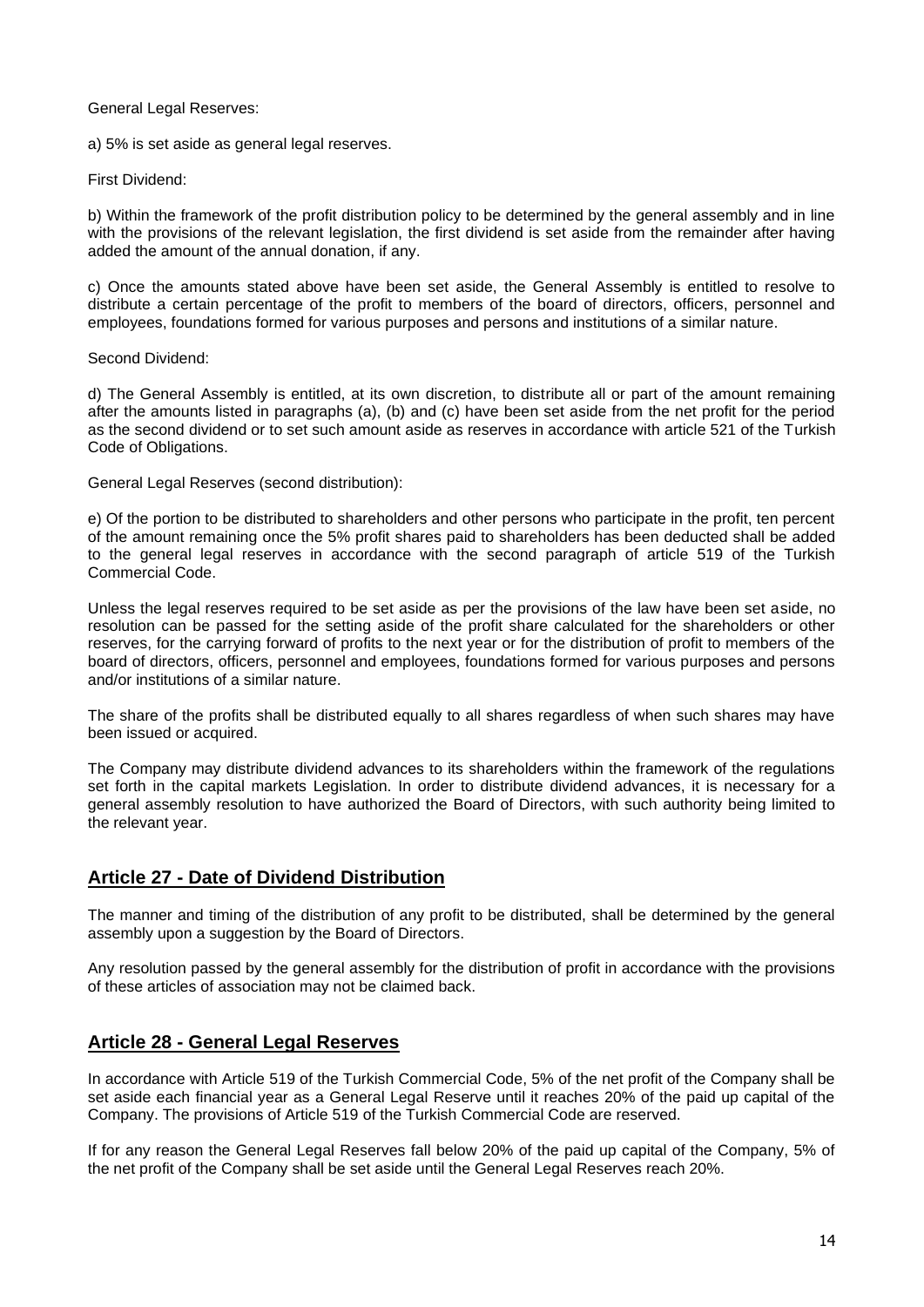Unless the general legal reserves exceed half of the capital stock, it may be spent exclusively for curing the losses, maintaining operations and the business when business is low, taking precautions to prevent or alleviate the consequences of unemployment.

#### **Article 29 - Dissolution and Liquidation of the Company**

The Board of Directors may invite the General Assembly to convene in order to discuss the dissolution and liquidation of the Company for any reason or the continuation of the Company. The Company is dissolved on the grounds stated in the Turkish Commercial Code or via a court judgment. Apart from these, the Company is dissolved via a General Assembly resolution within the scope of the legal provisions. In the event that the Company is dissolved for a reason other than bankruptcy or has been dissolved; the General Assembly will appoint the liquidators. The liquidation method, the performance and completion of the liquidation proceedings, authorities and liabilities of the liquidators are determined according to legal provisions.

#### **Article 30 - Legal Provisions**

The relevant provisions of the Turkish Commercial Code and capital markets legislation shall apply to all matters not covered by these Articles of Association.

The term "Turkish Commercial Code" or "TCC" as used in these Articles of Association shall mean the Turkish Commercial Code no. 6102, which was published in the Official Gazette dated 14.02.2011 and numbered 27846 and subsequently entered into force on 01.07.2012, and any secondary legislation enacted on the basis of this Code by any Ministry, in particular the Ministry of Customs and Commerce, the Council of Ministers and other office/authority. Any references made to the Code by specifying the number of a particular article shall also include the provisions of specific secondary legislation pertaining to that particular article.

The term "capital market legislation" used in these Articles of Association means the Capital Market Law no. 6362, which entered into force upon its publication in the Official Gazette no 28513 on 30.12.2012, as well as any Communiqués and all other kinds of secondary legislation enacted by the Capital Markets Board and other agencies as well as the announcements and resolutions issued by the Capital Markets Board and corporate governance principles that the Company is required to comply with.

## **Article 31 - The Competent Court**

The courts located in the same place as the headquarters of the Company shall have jurisdiction over any dispute to arise between the Company and the shareholders during the operation or liquidation of the Company.

#### **Article 32 – Compliance with Corporate Governance Principles**

Mandatory Corporate Governance Principles are complied. The transactions and Board Decisions, which are not in line with mandatory principles, are void and considered against the Articles of Association.

In transactions which are of importance to Corporate Governance Principles which are with related parties, and in transactions which involve furnishing mortgages, guarantees, indemnity, surety and pledge to third parties on our own account or for any other parties, the regulations on Corporate Governance Principles of Capital Markets Board as well as the principles stipulated in capital markets charter are complied with.

In terms of main shareholders, board members, high level executives and their up to second degree relatives to compete and/or enter into transactions with the company and its affiliates in a manner which may create a conflict of interest, a prior approval of the General Assembly is required and furthermore the general assembly shall be informed about executed transactions and competitive activities of the abovementioned persons in the General Assembly Meeting.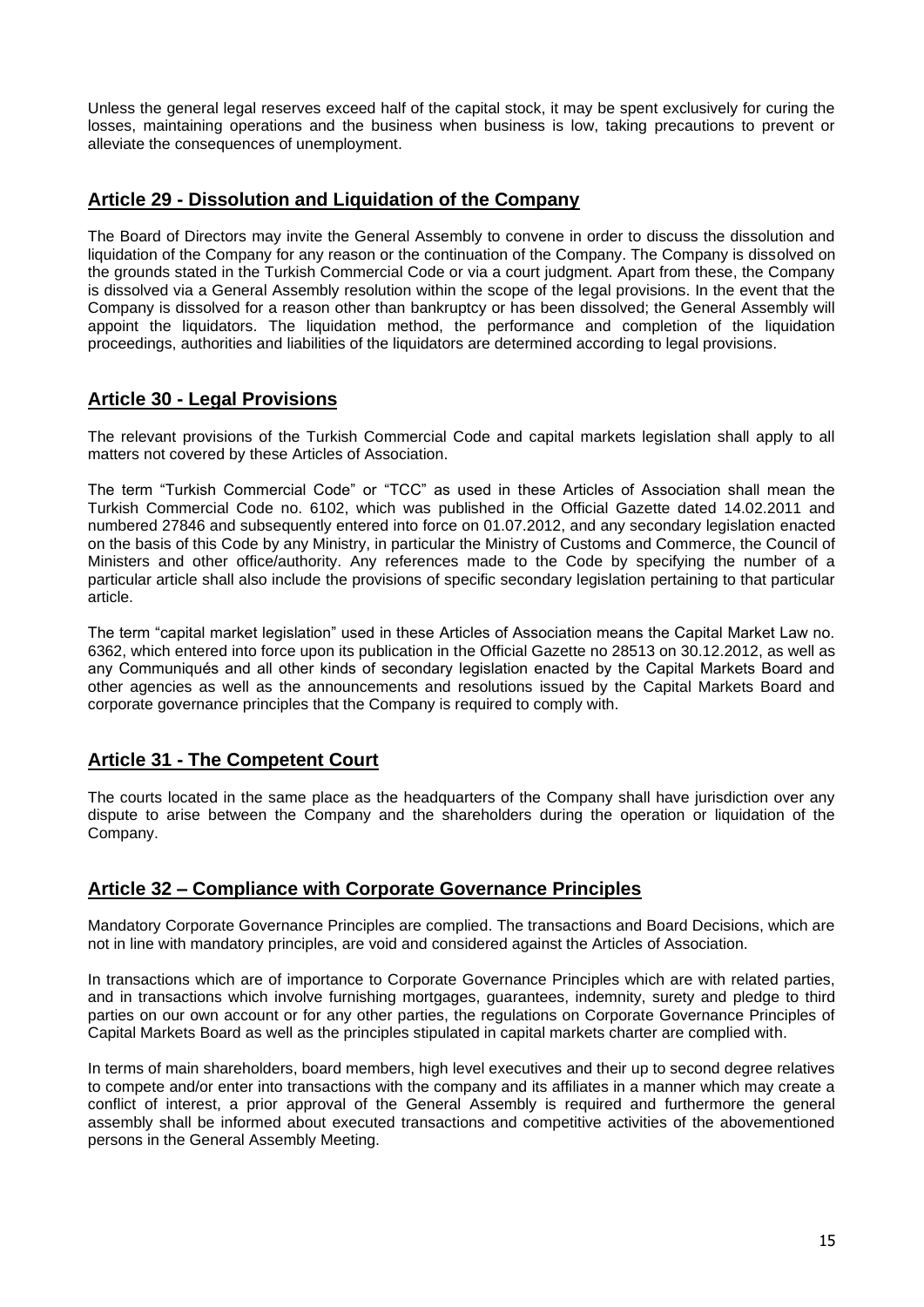## **TEMPORARY PROVISIONS**

#### **Temporary Article 1**

The following persons are appointed as members of the first Board of Directors in order to stay in office until the first ordinary General Assembly:

- 1. Francesco Conte
- 2. Nicholas Stathopoulos
- 3. Evren Rıfkı Unver

The Company shall be represented and bound for all kinds of legal transactions, business operations and activities by the joint signatures of any two of the Board Members; Francesco Conte, Nikos Stathopoulos and Enver Rıfkı Unver affixed under the seal of the Company.

#### **Temporary Article 2**

The following person is elected as first auditor for one year until the first ordinary General Assembly:

Adil Öztoprak (Turkish)

Zekeriyakoy Evleri 11. Cadde 4. Sokak No.5 34450 Sarıyer/Istanbul

#### **Temporary Article 3**

All kinds of expenditures deemed necessary for the incorporation of the Company and made by the founders before the incorporation of the Company shall be recorded as expenditure of the Company and the founders may reimburse such expenses from the Company.

#### **Founder Shareholders**

MH Perakendecilik ve Ticaret A.S.

Francesco Conte

Stefano Ferraresi

Cédric Brice Dubourdieu

Nicholas Stathopoulos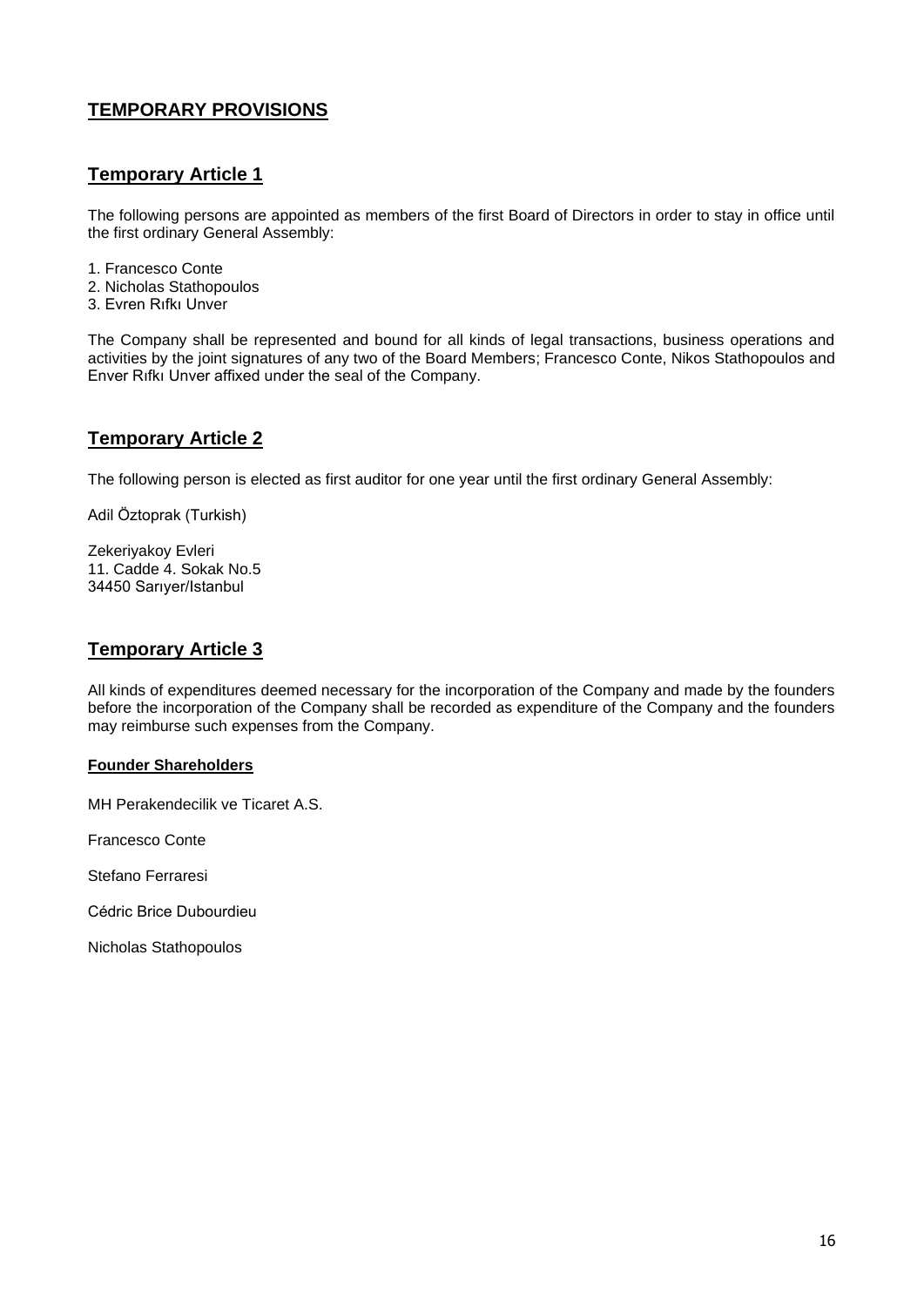#### **REGISTRATIONS AND AMENDMENTS**

- **1.** On 19 March 2008, it was decided to incorporate Moonlight Perakendecilik ve Ticaret Anonim Sirketi and the articles of association consisting of 32 articles and 3 temporary provisions was registered with the Istanbul Trade Registry Office on 19 March 2008 and announced in the Turkish Trade Registry Gazette dated 25 March 2008 and numbered 7027.
- **2.** During the Extraordinary General Assembly Meeting held on 26 June 2008, a resolution was adopted to increase the company's share capital from YTL 50,000 to YTL 100,000 and to amend article 7 (pertaining to capital) of the company's articles of association. The resolution was registered on 8 July 2008 and announced in the Turkish Trade Registry Gazette dated 14 July 2008 and numbered 7104.
- **3.** During the Extraordinary General Assembly Meeting held on 13 August 2008, a resolution was adopted to increase the company's share capital from YTL 100,000 to YTL 200,000 and to amend article 7 (pertaining to capital) of the company's articles of association. The resolution was registered on 14 August 2008 and announced in the Turkish Trade Registry Gazette dated 19 August 2008 and numbered 7130.
- **4.** During the Extraordinary General Assembly Meeting held on 21 November 2008, a resolution was adopted to increase the company's share capital from YTL 200,000 to YTL 174,323,340 and to amend article 7 (pertaining to capital) of the company's articles of association. The resolution was registered on 27 November 2008 and announced in the Turkish Trade Registry Gazette dated 2 December 2008 and numbered 7201.
- **5.** During the Extraordinary General Assembly Meeting held on 28 April 2008, a resolution was adopted to amend article 2 pertaining to the Corporate Title of the Company, article 3 pertaining to Purpose and Scope, article 5 pertaining to Headquarters and Branches, article 7 pertaining to Capital, article 9 pertaining to the Transfer of Share Certificates, article 10 pertaining to Bonds and Other Debentures, article 11 pertaining to General Assembly Meetings, article 16 pertaining to the Board of Directors, article 17 pertaining to the Duration of the Board of Directors, article 18 pertaining to Meetings of the Board of Directors, article 20 pertaining to the Representation and Binding of the Company, article 22 pertaining to Auditors, article 25 pertaining to Announcements, article 26 pertaining to Amendments of the Articles of Association, article 28 pertaining to the Distribution of Profit, article 29 pertaining to the Date of Profit Distribution, article 30 pertaining to Reserves and article 31 pertaining to the Dissolution and Liquidation of the Company and for article 11/A pertaining to Submitting the Minutes and its Annexes to the Ministry and the Capital Markets Board and the Announcement of the Minutes and its Annexes, article 23/A pertaining to Financial Statements and Independent Audit, article 33 pertaining to the Articles of Association to be Delivered to the Ministry and article 34 on Competent Court to be added to the Articles of Association on the basis of the Capital Markets Board's letter declaring suitability dated 26 March 2009 and numbered B.02.1.SPK.0.13-425/3963 and the Ministry of Industry and Commerce permission dated 26 March 2009 and numbered B.14.0.ITG.0.10.00.01.401.01.02- 59209-38578-1726. The resolution was registered on 30 April 2009 and announced in the Turkish Trade Registry Gazette dated 6 May 2009 and numbered 7305.
- **6.** During the Ordinary General Assembly Meeting held on 28 June 2012, a resolution was adopted to amend article 3 pertaining to Purpose and Scope, article 11 pertaining to General Assembly Meetings, article 16 pertaining to the Board of Directors, article 18 pertaining to the Meetings of the Board of Directors, article 21 pertaining to Remuneration of the Directors, and article 32 of pertaining to Legal Provisions and for article 16/A pertaining to Committees and article 35 pertaining to Compliance with Corporate Governance Principles to be added to the Articles of Association on the basis of the Capital Markets Board's letter declaring suitability dated 20 June 2012 and numbered B.02.6.SPK.0.13.00- 110.03.02-1641-6611 and the Ministry of Customs and Trade permission dated 22 June 2012 and numbered B.21.0.ITG.0.03.00.01/431.02-59209-622354-4820-4660. The resolution was registered on 12 July 2012 and announced in the Turkish Trade Registry Gazette dated 18 July 2012 and numbered 8114.
- **7.** Having obtained permissions dated 18 July 2013 and numbered 29833736-110.03.02-2252 and dated 9 September 2013 and numbered 29833736-110.03.02-2663 from the T.R. Prime Ministry Capital Markets Board and permissions dated 24 July 2013 numbered 67300147/431.02.57670-954859-8289- 5929 and dated 19 September 2013 and numbered 67300147/431.02-57670-1224833-100042-7133 from the T.R. Ministry of Customs and Trade, General Directorate of Domestic Commerce, a resolution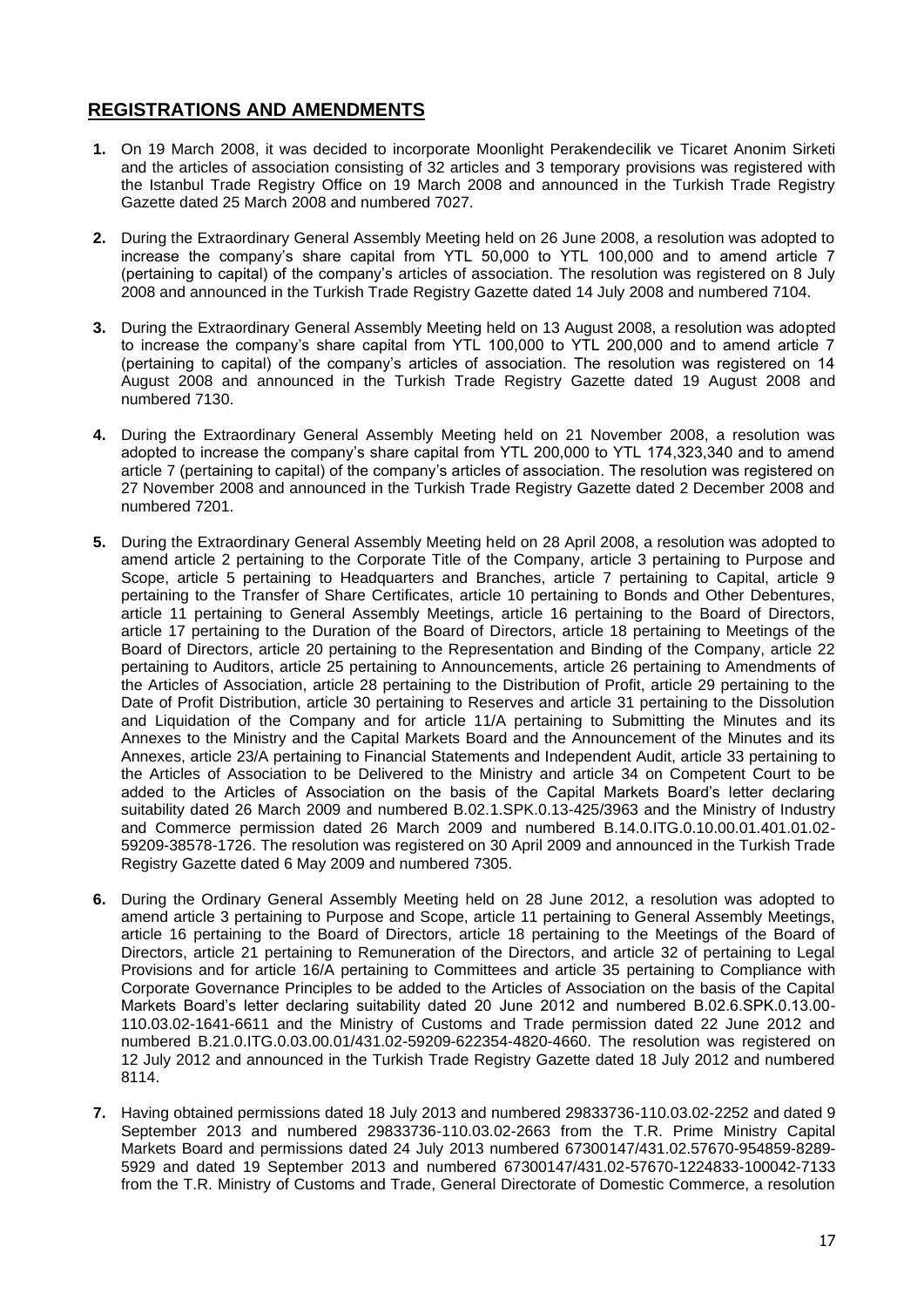was adopted during the Ordinary General Assembly held on 25 September 2013 to amend the existing content of article 3 titled "Purpose and Scope", article 5 titled "Headquarters and Branches", article 7 titled "Share Capital", article 8 titled "Share Certificates", article 9 titled "Issuance of Shares", article 10 titled "Issuance of Securities", article 11 titled "General Assembly Meetings", article 11/A titled "Submitting the Minutes and its Annexes to the Ministry and Capital Markets Board and Announcement of the Minutes and its Annexes", article 12 titled "Voting", article 13 titled "Chairman's Panel", article 14 titled "Meeting and Resolution Quorums", article 15 titled "Commissar", article 16 titled "Board of Directors", article 16/A titled "Committees", article 17 titled "Term of Office and Duties of the Board of Directors", article 18 titled "Meeting of the Board of Directors", article 19 titled "Meeting and Resolution Quorum of the Board of Directors", article 20 titled "Binding and Representing the Company", article 21 titled "Remuneration of the Directors", article 23/A titled "Financial Statements and Independent Audit" (the article number of which was changed to 22), article 25 titled "Announcements" (the article number of which was changed to 23), article 26 titled "Amendments to the Articles of Association" (the article number of which was changed to 24), article 28 titled "Distribution of Profit (the article number of which was changed to 25), article 29 titled "Date of Dividend Distribution" (the article number of which was changed to 27), article 30 titled "Reserves" (the article number of which was changed to 28), and article 32 titled "Legal Provisions" (the article number of which was changed to 30) of the Articles of Association,

to delete article 22 titled "Auditors", article 23 titled "Duties of Auditors", article 24 titled "Remuneration of Auditors" and article 33 titled "Articles of Association to be Delivered to the Ministry" from the Articles of Association,

and also, provided that its existing content remains the same, to change the article number of article 27 titled "Annual Accounts" to 25, article 31 titled "Dissolution and Liquidation of the Company" to 29, article 34 titled "the Competent Court" to 31, article 35 titled "Compliance with Corporate Governance Principles" to 32. The resolution was registered on 8 October 2013 and announced in the Turkish Trade Registry Gazette dated 14 October 2013 and numbered 8425.

- **8.** Having obtained permission dated 27 February 2015 and numbered 29833736-110.03.02-461 from the T.R. Prime Ministry Capital Markets Board and permission dated 3 March 2015 and numbered 67300147/431.02 from the T.R. Ministry of Customs and Trade, General Directorate of Domestic Commerce, a resolution was adopted during the Ordinary General Assembly held on 9 April 2015 to amend the existing content of article 16 titled "Board of Directors", article 17 titled "Term of Office and Duties of the Board of Directors" and article 19 titled "Meeting and Resolution Quorum of the Board of Directors" of the Articles of Association and for the Company's management to be authorized to carry out any and all actions with respect to the referred amendment. The resolution was registered on 16 April 2015 and announced in the Turkish Trade Registry Gazette dated 22 April 2015 and numbered 8806.
- **9.** Having obtained permission dated 30 March 2018 and numbered 29833736-110.04.04-E.3669 from the T.R. Prime Ministry Capital Markets Board and permission dated 05 April 2018 and numbered 50035491-431.02 from the T.R. Ministry of Customs and Trade, General Directorate of Domestic Commerce, a resolution was adopted during the Ordinary General Assembly held on 15 May 2018 to amend the existing content of article 7 titled "Share Capital" of the Articles of Association and for the Company's management to be authorized to carry out any and all actions with respect to the referred amendment. The resolution was registered on 01 June 2018 and announced in the Turkish Trade Registry Gazette dated 07 June 2018 and numbered 9595.
- **10.** Due to the simplified merger of our Company Migros Ticaret A.Ş. (Migros") and Kipa Ticaret A.Ş. ("Kipa") under Migros, it was resolved in the Board of Directors meeting dated 26 July 2018 to increase the share capital by TL 3,024,233; therefore to increase the share capital of Migros from TL 178,030,000 to TL 181,054,233 within the current registered capital ceiling of TL 500,000,000 granted by the CMB for 2018-2022 (5 years); and to amend the Article 7 ("Share Capital") of articles of association of the Company. This resolution was registered on 31 August 2018, together with the Board resolution dated 27 August 2018 regarding the merger of Migros and Kipa, and announced in the Turkish Trade Registry Gazette dated 05 September 2018 and numbered 9653.